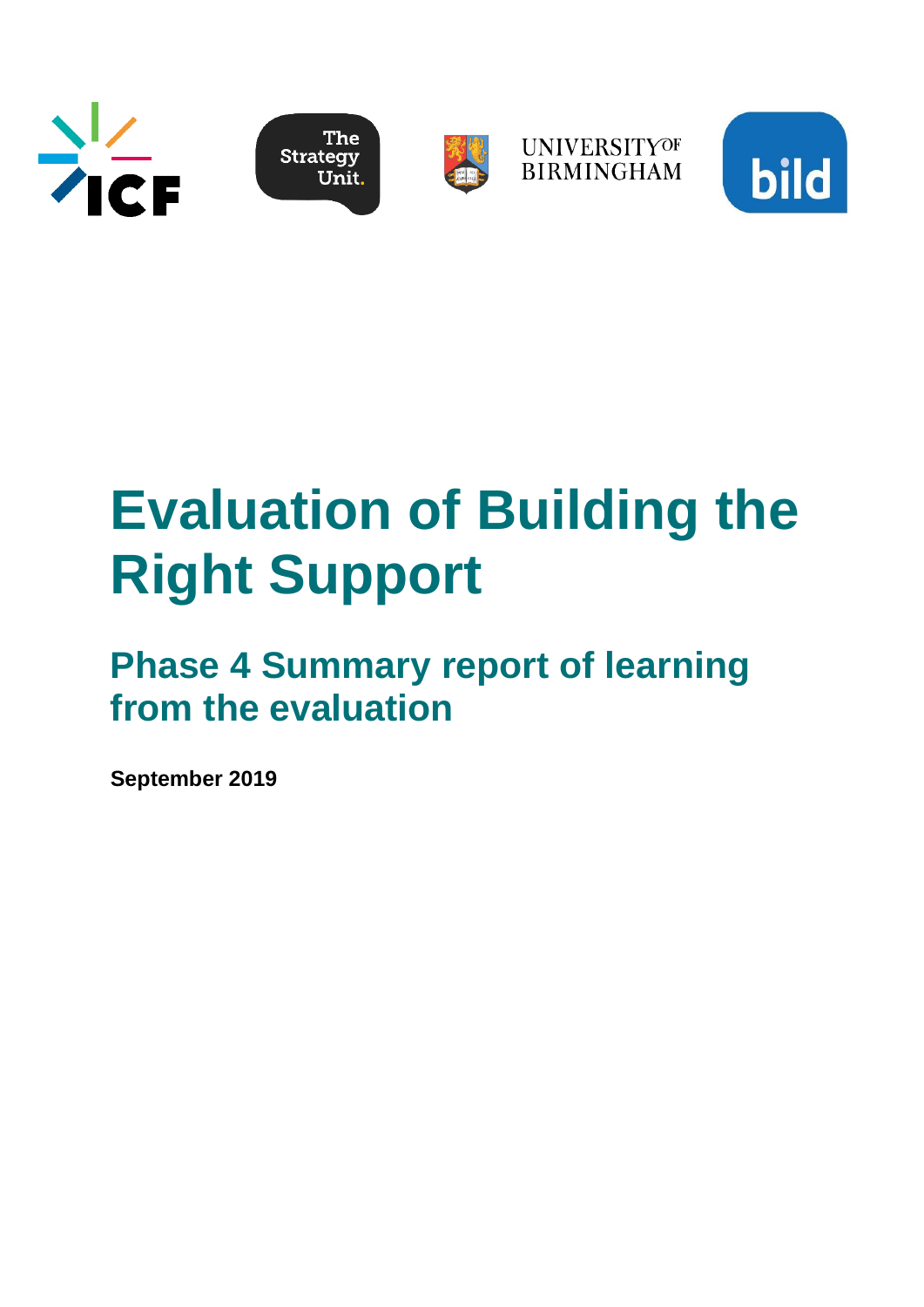| <b>Document Title</b> | Evaluation of Building the Right Support: Phase 4 Summary report of<br>learning from the evaluation (Final) |
|-----------------------|-------------------------------------------------------------------------------------------------------------|
| <b>Prepared by</b>    | Aidan Moss, Paul Mason                                                                                      |
| <b>Checked by</b>     | Paul Mason                                                                                                  |
| <b>Date submitted</b> | Draft: 22 <sup>nd</sup> July 2019, 11 <sup>th</sup> August 2019                                             |
|                       | Final: 4 <sup>th</sup> September 2019                                                                       |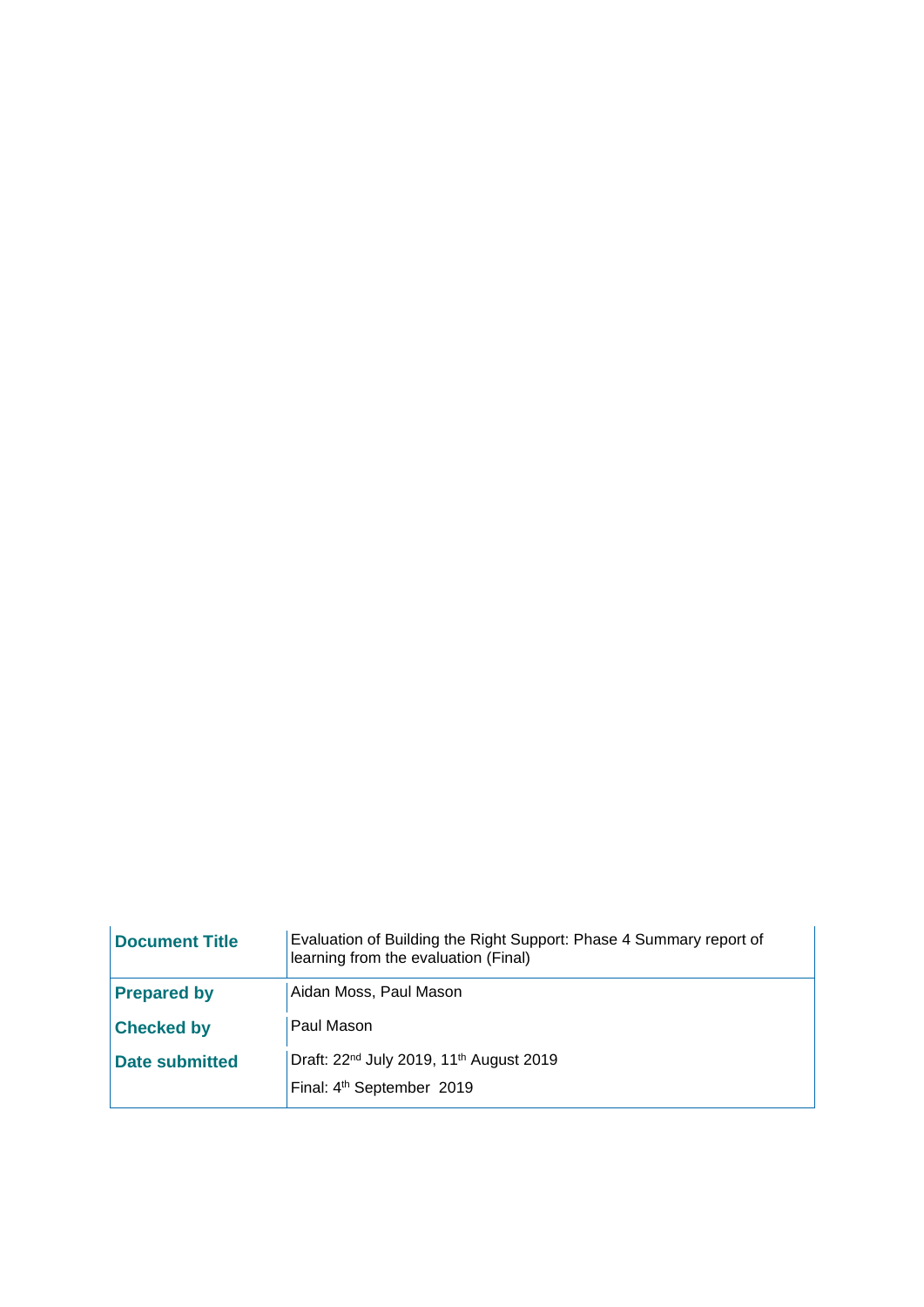## **Contents**

| $\mathbf{1}$                                         |                                                              |  |
|------------------------------------------------------|--------------------------------------------------------------|--|
| 1.1<br>1.2<br>1.3                                    |                                                              |  |
| 2                                                    |                                                              |  |
| 2.1<br>2.2                                           | Developing community provision through partnership working 3 |  |
| 2.3<br>2.4                                           |                                                              |  |
| 2.5<br>2.6                                           |                                                              |  |
| 2.7<br>3                                             |                                                              |  |
| 3.1<br>3.2<br>3.3<br>3.4<br>3.5<br>3.6<br>3.7<br>3.8 | Developing community provision through partnership working17 |  |
|                                                      |                                                              |  |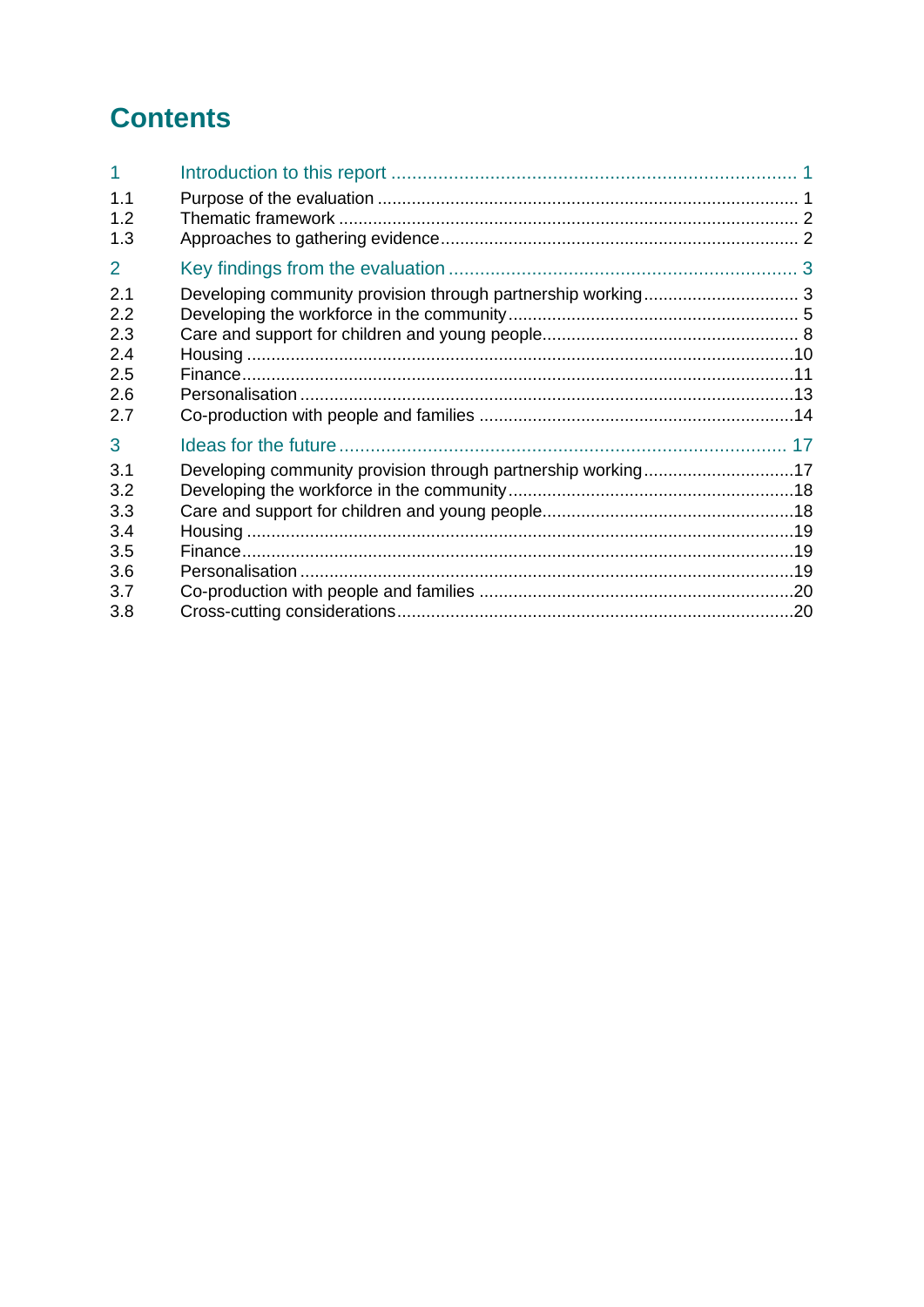## <span id="page-3-0"></span>**1 Introduction to this report**

This short report summarises the learning from the evaluation of [Building the](https://www.england.nhs.uk/learning-disabilities/natplan/)  [Right Support](https://www.england.nhs.uk/learning-disabilities/natplan/) (BRS). It outlines the key findings from all the evaluation research undertaken from December 2016 to March 2019, and concludes with ideas for national and local policy makers to consider, to build on the progress made to date.

The aim is to show how learning from the evaluation can inform both local and national responses to the [NHS Long Term Plan](https://www.longtermplan.nhs.uk/online-version/chapter-3-further-progress-on-care-quality-and-outcomes/a-strong-start-in-life-for-children-and-young-people/learning-disability-and-autism/) (LTP) and [Implementation Framework,](https://www.longtermplan.nhs.uk/implementation-framework/) as well as the recently published Learning Disability Improvement Standards for NHS Trusts.

The evaluation was undertaken by the [Strategy Unit,](http://www.strategyunitwm.nhs.uk/) [ICF,](https://www.icf.com/company/locations/european-region) [BILD,](http://www.bild.org.uk/about-bild/aboutbild/) and the [University of Birmingham.](https://www.birmingham.ac.uk/schools/social-policy/departments/health-services-management-centre/index.aspx) It was commissioned by NHS England on behalf of their partnership with the Local Government Association (LGA) and the Association of Directors of Adult Social Services (ADASS). The data collection and analysis focused on the local implementation of the national programme to improve care and support in the community for people with a learning disability, autism or both; providing findings to support the process of translating learning into practice.

All the interim reports produced by the evaluation have been published are [here](https://www.strategyunitwm.nhs.uk/publications/building-right-support) and the final reports are [here.](https://www.strategyunitwm.nhs.uk/publications/evaluation-building-right-support-final-reports)

## <span id="page-3-1"></span>**1.1 Purpose of the evaluation**

Phases 1 and 2 of the evaluation (2016-17) focused on the implementation of the BRS plan, which aimed to improve quality of life, care and outcomes for people with a learning disability, autism or both who display behaviour that challenges services – and ensure that support and care is closer to home. BRS was part of the wider Transforming Care agenda. It was published in 2015 by NHS England, the LGA and ADASS.

In phases 3 and 4 of the evaluation (2018-19), the evaluation has shifted focus to respond to developments in policy. The evaluation gathered evidence about positive practice locally; and focused on gathering more data about the experiences of people and families at local level. Findings from the evaluation provided important insights to help shape future plans (see NHS England's response to the findings in the form of ['You Said, We](https://www.strategyunitwm.nhs.uk/sites/default/files/2021-11/B0952%20-%20Report%20-%20Independent%20evaluation%20of%20Building%20the%20Right%20Support%20-%20easy%20read%20FINAL%20V6.pdf)  [Did'](https://www.strategyunitwm.nhs.uk/sites/default/files/2021-11/B0952%20-%20Report%20-%20Independent%20evaluation%20of%20Building%20the%20Right%20Support%20-%20easy%20read%20FINAL%20V6.pdf)) as well as the LTP itself. The final outputs from the evaluation include: a [report on examples of promising local approaches;](https://www.strategyunitwm.nhs.uk/sites/default/files/2021-11/B0952%20-%20Report%20-%20Independent%20evaluation%20of%20Building%20the%20Right%20Support%20-%20Case%20study%20report.pdf) a [report on the views](https://www.strategyunitwm.nhs.uk/sites/default/files/2021-11/B0952%20-%20Report%20-%20Independent%20evaluation%20of%20Building%20the%20Right%20Support%20-%20People%20less%20heard%20report.pdf)  [of people](https://www.strategyunitwm.nhs.uk/sites/default/files/2021-11/B0952%20-%20Report%20-%20Independent%20evaluation%20of%20Building%20the%20Right%20Support%20-%20People%20less%20heard%20report.pdf) that are less heard in policy making; as well as slide packs summarising key findings and local approaches.

The dissemination of evaluation findings can be used to support local areas to develop plans and strategies to deliver the commitments set out in the LTP; and will inform collaboration between people and families, the NHS, local authorities, and providers as part of Integrated Care Systems (ICSs).

We will also produce accessible outputs to share these findings.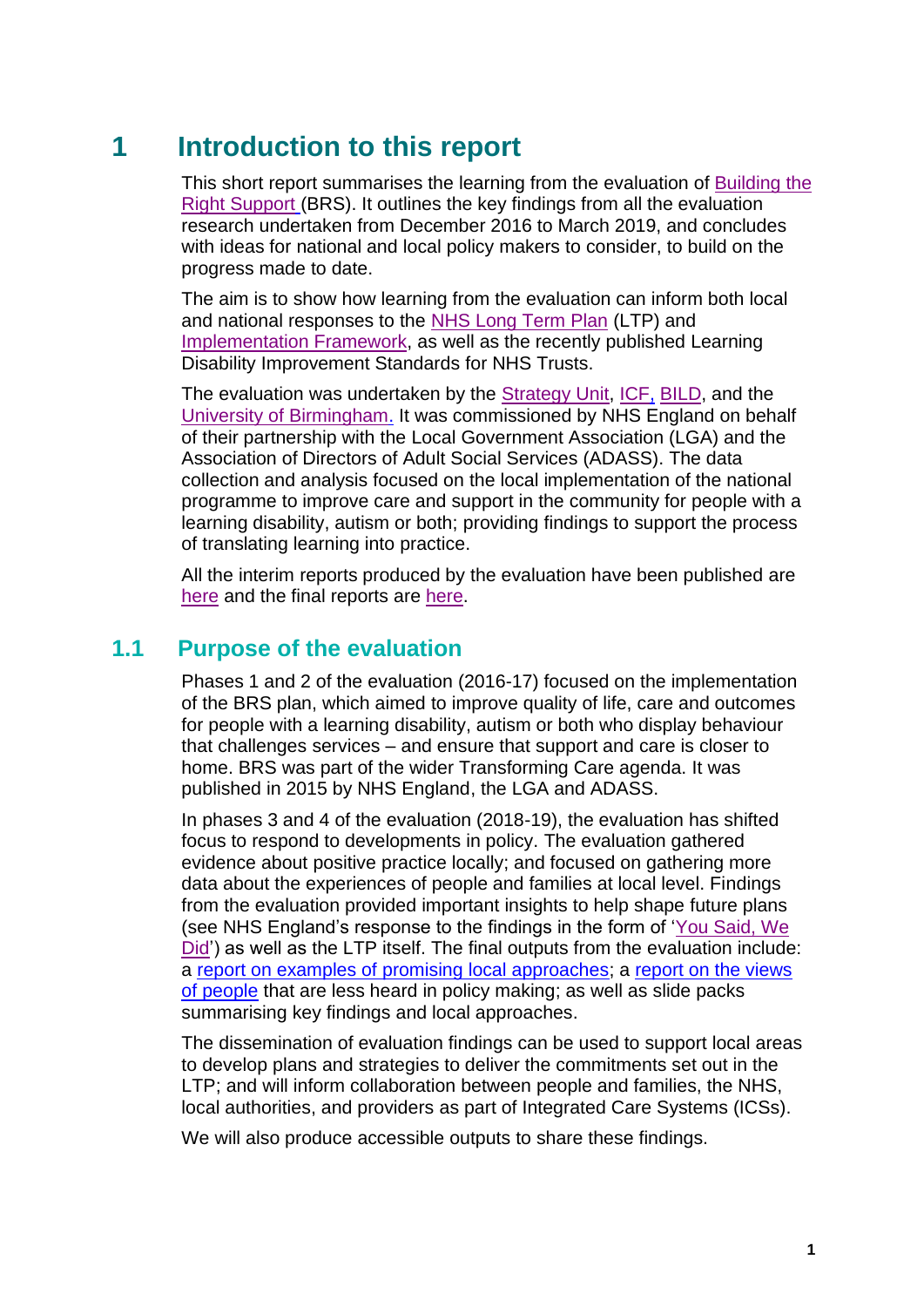## <span id="page-4-0"></span>**1.2 Thematic framework**

A thematic framework was developed to structure the evidence gathering and analysis, agreed with the evaluation steering group as capturing the core elements of BRS.

These key themes are:

- Developing community provision through partnership working;
- Developing the workforce in the community;
- Care and support for children and young people;
- Housing;
- Finance:
- Personalisation:
- Co-production with people and families; and
- Sustainability and the future development of work arising from BRS and Transforming Care (an overarching / cross-cutting theme embedded within the others).

## <span id="page-4-1"></span>**1.3 Approaches to gathering evidence**

The main approaches used by the evaluation to gather evidence were:

- Case studies of ten Transforming Care Partnerships (TCPs) who are responsible for leading the implementation of BRS locally – including interviews and focus groups with professionals, people and families. There were two rounds of evidence gathering with case study TCPs (in 2017 and 2018-19), to follow progress over time. For further details on positive practice examples from the case studies and the findings, see the [Phase 2 case studies report](https://www.strategyunitwm.nhs.uk/sites/default/files/2019-01/4%20Case%20Study%20Report.pdf) and [Phase 3 case studies report;](https://www.strategyunitwm.nhs.uk/sites/default/files/2021-11/B0952%20-%20Report%20-%20Independent%20evaluation%20of%20Building%20the%20Right%20Support%20-%20Case%20study%20report.pdf)
- An online survey of frontline professionals, people and families about their views of their TCPs. This was conducted in November 2017 and the findings can be found [here;](https://www.strategyunitwm.nhs.uk/sites/default/files/2019-01/6%20Survey%20Report.pdf)
- Engagement with national groups to support co-production of the evaluation throughout the duration of the evaluation, including the evaluation team's expert panel of advisors from representing stakeholder organisations (including those working with people and families). This also included a rapid review of evidence concerning the views of people; and
- Interviews with national and regional stakeholders to BRS. These took place in two rounds (in late 2016 and early 2018). The findings can be found [here.](https://www.strategyunitwm.nhs.uk/sites/default/files/2019-01/5%20Stakeholder%20Report.pdf)

This report draws together findings from all the research undertaken, with a focus on the most recent findings.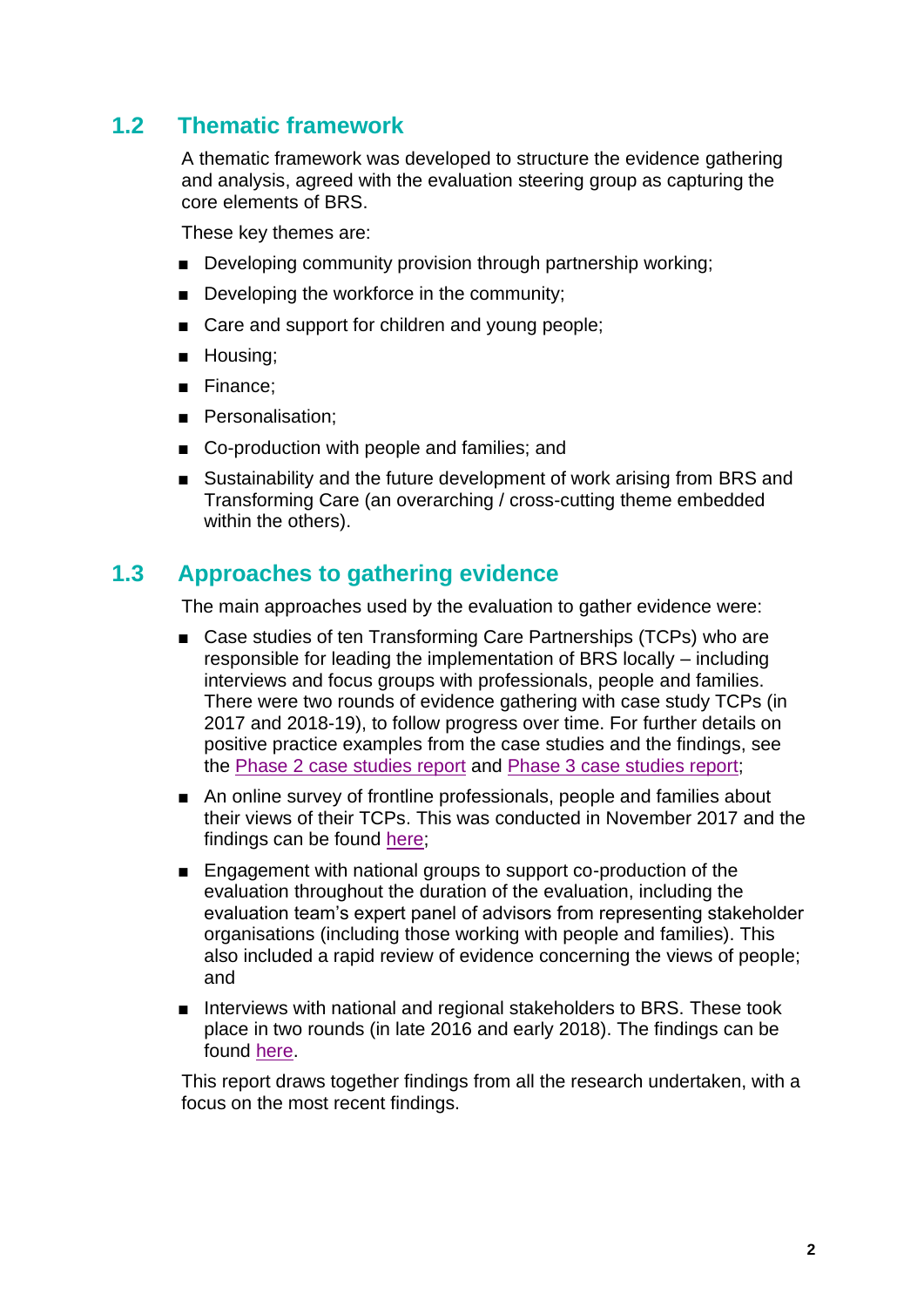## <span id="page-5-0"></span>**2 Key findings from the evaluation**

This section summaries the key findings from the evaluation under each of the themes. As well as the main findings, the relevant commitments in current policy are described with a summary of the promising local approaches that we found (see [1.3\)](#page-4-1). More detail on the promising practice examples and local approaches can be found in the [Phase 3 case studies](https://www.strategyunitwm.nhs.uk/sites/default/files/2021-11/B0952%20-%20Report%20-%20Independent%20evaluation%20of%20Building%20the%20Right%20Support%20-%20Case%20study%20report.pdf)  [report.](https://www.strategyunitwm.nhs.uk/sites/default/files/2021-11/B0952%20-%20Report%20-%20Independent%20evaluation%20of%20Building%20the%20Right%20Support%20-%20Case%20study%20report.pdf)

## <span id="page-5-1"></span>**2.1 Developing community provision through partnership working**

#### **Key findings**

Important progress has been made towards improving community provision. This has been in the context of a very challenging period for social care funding and increasing demand for care and support, especially to meet the needs of people with autism and co-existing mental health conditions whose needs were previously overlooked.

In order to continue developing and improving community provision, the need to strengthen commissioning of care and support has been widely recognised – including in the LTP Implementation Framework. The evaluation found that the most effective local commissioners had the skills and time to co-produce services; and were able work effectively across health, social care and housing to personalise care and support at the individual level.

Many TCPs such as Dorset and Greater Manchester found it necessary to improve their commissioning capabilities and would like to invest more in this (for example, so they can better monitor the quality and outcomes of Care and Treatment Reviews (CTRs)). Evidence from both the case studies and surveys shows consensus that there are significant gaps in local provider markets in relation to support for people with complex needs (including children and young people, and people with autism); those commissioners that have been able to think creatively and use frameworks in a way that can spur innovation have been more likely to meet some of those gaps in care and support.

Where supportive infrastructure was already in place – such as joint commissioning teams or an existing LDPB to hold commissioners to account, together with a habit of close working and strong relationships among commissioners – TCPs seem to have been better placed to navigate the wider challenges for BRS. These include aligning health and social care budgets, investing in prevention, building community capacity in the health and social care workforce and their local provider market, and co-producing change (e.g. with a local Learning Disability / Autism Partnership Board) – in addition to enabling people to move from inpatient care into their own homes in the community.

The 2017 evaluation survey showed that TCPs are thought to have added value by improving partnership working, leadership and setting local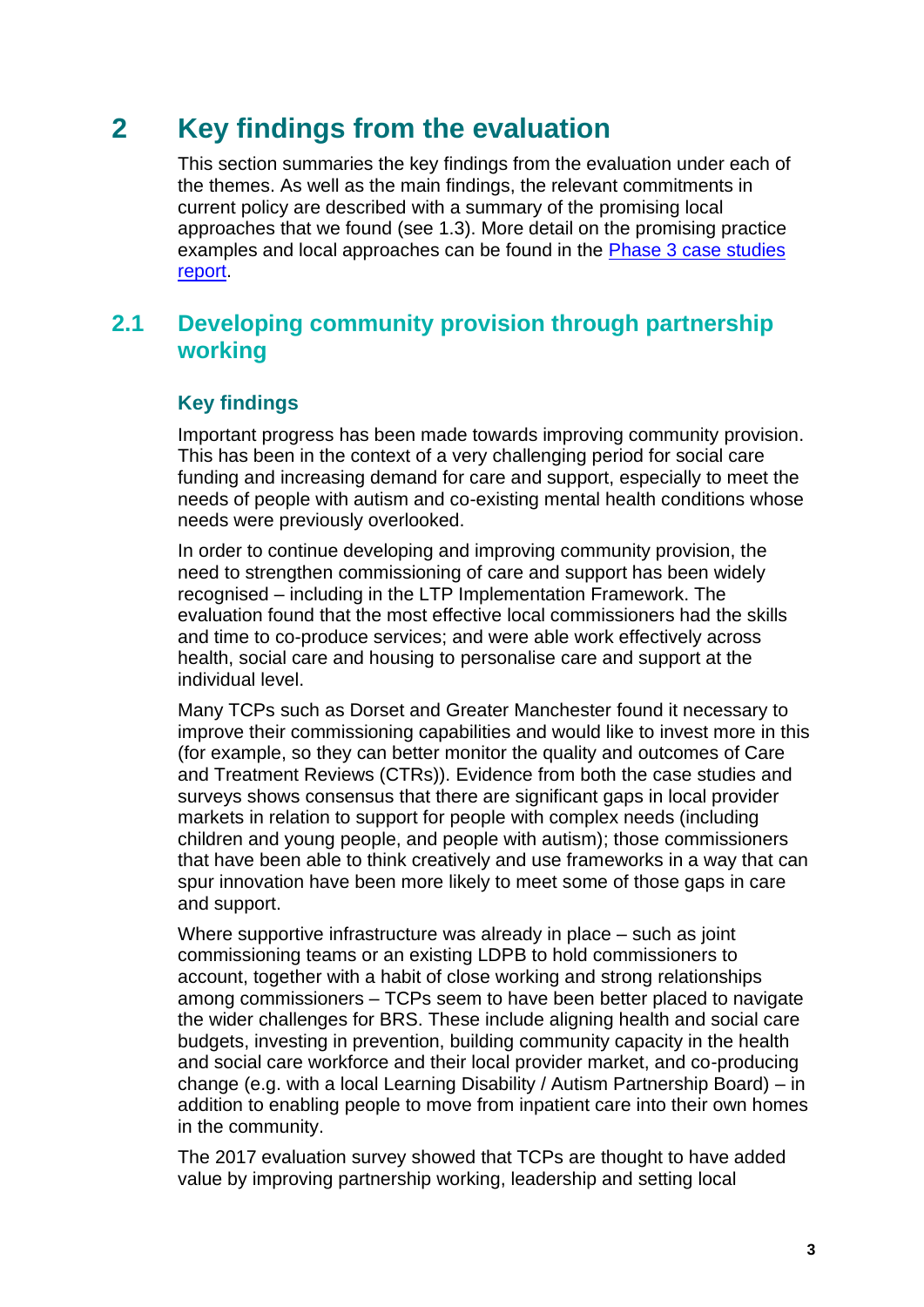priorities across a system. 66% of respondents agreed that their TCP was helping in improve the quality of care and support. It is expected that learning from working together as a TCP will inform future partnership arrangements within the new Integrated Care Systems (ICSs) at local level.

#### **Relationship with the commitments of the LTP**

The LTP emphasises the need for local systems to have a strong understanding of the needs of people with a learning disability or autism; and increasing investment in intensive support. Alongside investment in specialist services in the community, there will be investment in training all NHS staff so that all services make reasonable adjustments. The Improvement Standards also (re)emphasise the need for local areas to take a rights-based approach to care and support, including the need for investing in co-production so that people, families and carers are involved in the planning and evaluation of new services that are commissioned.

In terms of the national support offer, local systems will be supported to grow and incentivise their provider market and further support will also be provided to help local areas to use dynamic support registers effectively, as well as map their existing provision against the national model and best practice.

#### **Commitments in the LTP (normal text) and Implementation Framework (***italic***)**

- Children, young people and adults with a learning disability, autism or both, with the most complex needs, have the same rights to live fulfilling lives.
- By 2023/24, a 'digital flag' in the patient record will ensure staff know a patient has a learning disability or autism.
- Sustainability and Transformation Partnerships (STPs) and Integrated Care Systems (ICSs) will be expected to make sure all local healthcare providers are making reasonable adjustments to support people with a learning disability or autism.
- National learning disability improvement standards will be implemented and will apply to all services funded by the NHS … By 2023/24, all care commissioned by the NHS will need to meet the Learning Disability Improvement Standards.
- By March 2023/24, inpatient provision will have reduced to less than half of 2015 levels (on a like for like basis and taking into account population growth) and, for every one million adults, there will be no more than 30 people with a learning disability and/or autism cared for in an inpatient unit.
- Increased investment in intensive, crisis and forensic community support will also enable more people to receive personalised care in the community, closer to home, and reduce preventable admissions to inpatient services [including] seven-day specialist multidisciplinary service and crisis care.
- All areas of the country will implement and be monitored against a '12-point discharge plan' to ensure discharges are timely and effective.
- Systems must ensure that they understand their local unmet need, gaps in care, *including local health inequalities …System investment should identify what*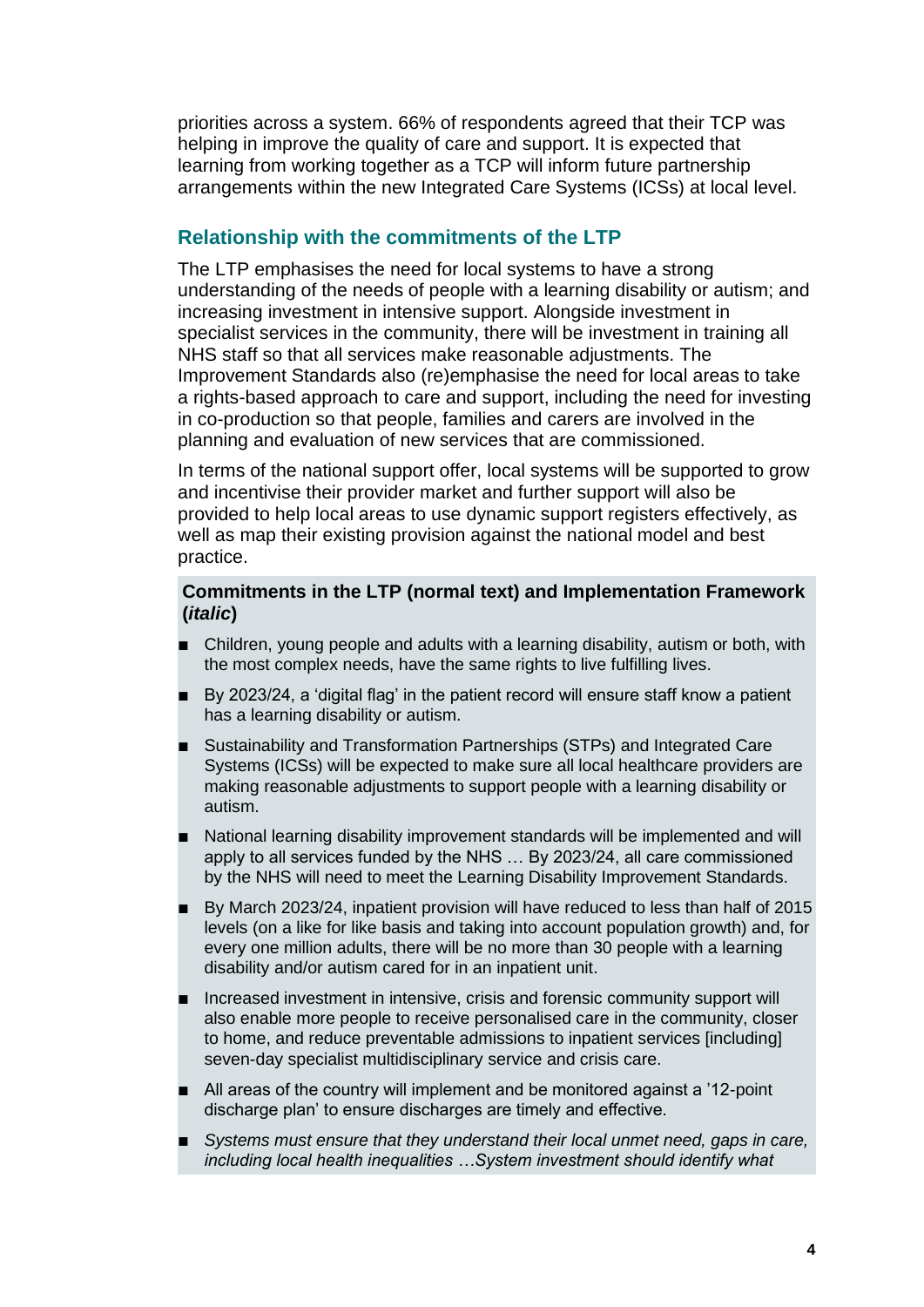*community provision is in place for intensive, crisis and forensic community support.* 

## **Local approaches**

Case study TCPs had made progress with developing and joining up their commissioning capabilities across health and social care. Examples included:

- Establishing or continuing with integrated commissioning teams (as in Hertfordshire), ensuring that health and social care spend is more joined up;
- Commissioning intensive support teams and crisis services (as in Surrey), including housing in the community, to help avoid admissions;
- Commissioning specialist support teams for offending / risky behaviour;
- Using risk registers for people needing care and support, together with regular multi-disciplinary team (MDT) meetings (involving specialist or community learning disability services, or both, as well as other local TCP partners) to review admissions and care and support provision; and
- Developing joint assessment processes and personalised care and support planning to give people, families, commissioners and care and support providers a more holistic, shared view of an individual's needs and wishes.

Some case study TCPs such as Dorset had also worked closely with providers, people and families to develop improved procurement frameworks for care and support for people with the most complex needs.

This was often coupled with co-producing the overall framework for commissioning care and support, and engaging local organisations representing people and families in monitoring the quality of the outcomes. In addition, some TCPs such as Surrey prompted providers to work together in supporting each other and working more collaboratively.

## <span id="page-7-0"></span>**2.2 Developing the workforce in the community**

## **Key findings**

Developing the workforce has been a key challenge and has been the subject of increasing attention, as more case study TCPs gained a better picture of the needs of their whole population and began to establish services such as intensive support in the community. Progress has been made – particularly in the latter half of the national programme as more TCPs have been producing workforce plans for their local systems.

There is still an urgent need to continue to build both a specialist workforce in the community that can support people with complex needs and their families / carers to live the lives they wish to lead in the community; but also to build the skills, values, awareness and confidence that more general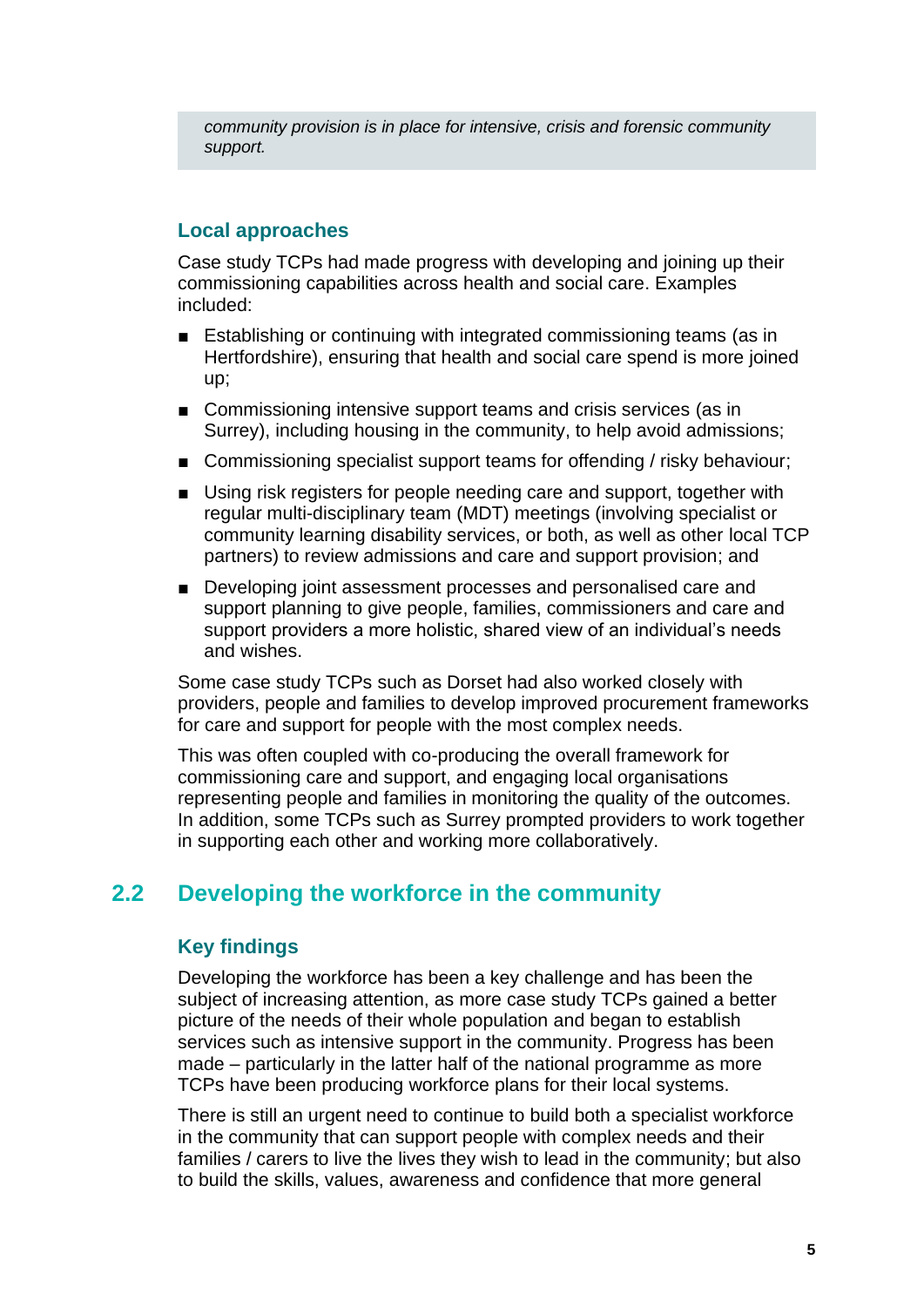services need (whether in community learning disability teams, general practice, mental health, pharmacy), in order to enable people to stay in the community and work in more person-centred ways. Planning for a workforce that can meet the varied needs of people with autism is also an important challenge.

Many case study TCPs encountered challenges in recruiting, retaining and training staff – from specialist health professionals to support workers. TCPs learned from the challenges they encountered – for example, at least one TCP (Dorset) commissioned a new service only for the lack of a viable workforce to make commissioners stop and rethink their plans. Pragmatic solutions were developed, including: using new frameworks to raise rates for support workers who provide care and support to people with complex needs; commissioning services across boundaries in order to make the most of the existing workforce; deploying specialist expertise to build bridges between different professional teams and support more generalist teams; and, training a wide variety of professionals to give more of them the capability to support CTRs).

Although many TCPs began by rolling out Positive Behaviour Support (PBS) training to support workers and other staff, it is now more widely recognised that this is not the only solution that is needed. Building new forms of care and support must go in tandem with addressing considerations about retaining support workers; providing effective supervision and support to them; developing viable career pathways that value support workers; ensuring that services take account of the availability of support workers in more remote locations; the ability of support workers to travel; and, enabling people and families to have meaningful choice about which people and organisations support them. Over time, we also saw increasing recognition of the role that family carers can play if they are considered an essential part of the workforce.

Some staff in case study TCPs expressed concerns that specialist teams developed through BRS were overstretched and had become unable to provide some of the wider capacity-building tasks they were originally intended to undertake. Reported reasons were both a shortage of specialist clinicians, but also concerns about the extent to which such services would be resourced sustainably in the longer term. Commissioner capability and continuity was also cited by NHS stakeholders locally, with many learning disability commissioners having multiple roles. Those involved reflected on the challenges of working to deliver a much more personalised approach to care than is typical for most other areas they worked in.

In addition (as evidenced in the national stakeholder interviews undertaken for the evaluation in 2018), challenges remain in relation to the whole social care workforce that must be addressed as part of wider reforms to social care. The concerns cited included recruitment, pay, careers and the way that social care is valued by society and policy makers (lower, relative to the NHS).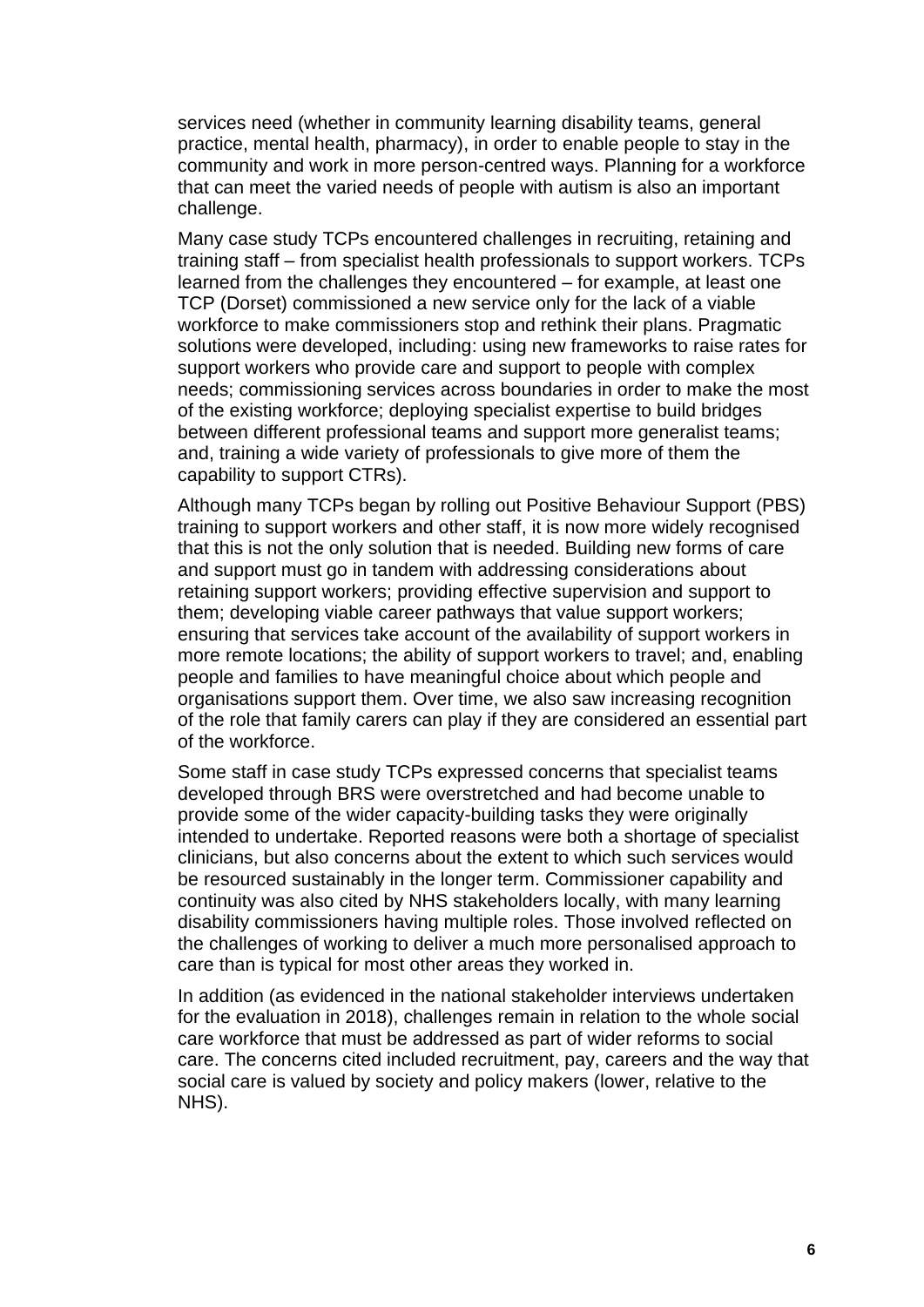#### **Relationship with the commitments of the LTP**

Growing and developing the workforce is key to delivering the aims of the LTP around improving care and support and continuing to invest in specialist multidisciplinary services in the community. As the findings of the evaluation show, workforce considerations need to be addressed together with strengthening commissioning, growing the provider market, and developing better community provision.

There is a strong emphasis in the Improvement Standards on workforce as a key topic, including requirements for Trusts to know about the unique needs of people with learning disabilities, autism or both; recruiting the right staff in the right numbers; staff training on the needs of people with a learning disability and autism (including supporting people with challenging needs, human rights and mental capacity); developing workforce plans that mitigate the shortage of qualified practitioners; and appointing a designated Trust lead for learning disabilities, whose role will be to provide leadership and ensure that people are being supported and engaged.

Importantly, the national support offer for the LTP will also include support for partners and providers to implement the NHS Learning Disability Employment Pledge, so that more people with a learning disability and autism can be employed by their local NHS and thus enhancing the system roles of experts by experience.

#### **Commitments in the LTP (normal text) and Implementation Framework (***italic***)**

- NHS staff will receive information and training on supporting people with a learning disability and/or autism.
- All STPs and ICSs will have a named senior responsible officer to oversee local *implementation of Long Term Plan ambitions for individuals with learning disabilities, autism or both, and their families.*

#### **Local approaches**

Case study TCPs had made progress with developing the workforce across health and social care. Key examples included:

- Setting-up various models of PBS training programmes to upskill a wide range of professionals – and spreading that training throughout the provider workforce, as an investment in support workers and their organisations (as in Outer North East London);
- Training for family carers, self-advocates and self-advocacy groups;
- Employing specialists (e.g. with an understanding of working with people with autism) to work with Mental Health Teams, CAMHS and others to ensure that reasonable adjustments were made and bring about more equal access to health services;
- Setting-up professional or clinical senates, or broader thematic communities of practice, to bring different interests and specialisms together and solve problems, as seen in Greater Manchester; and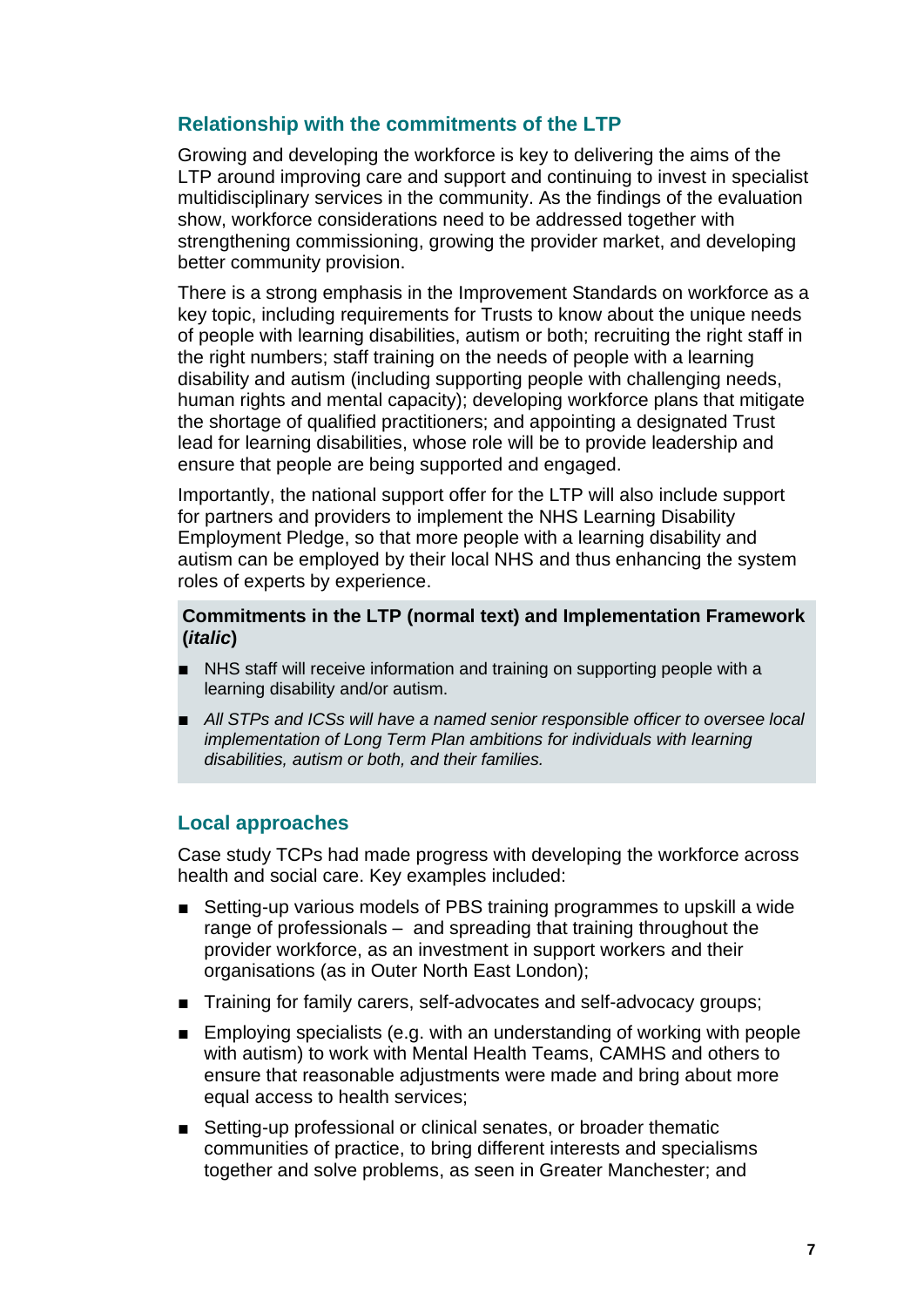■ Pursuing innovative schemes to improve recruitment and retention, such as apprenticeship schemes for nurses or support workers, or 'retire and return' schemes.

## <span id="page-10-0"></span>**2.3 Care and support for children and young people**

## **Key findings**

At the outset of BRS, many TCPs chose to take an initial focus on the needs of adults with a learning disability, autism or both. This was reflected in the survey responses from TCPs in 2017, where several responses highlighted the lack of prominence given to children and young people in broader TCP agendas, and the need for greater alignment between the children's and adults' services.

Both local and national stakeholders thought that more needed to be done to bring adults' and children's services together locally, to ensure that there are early intervention and prevention services in place to prevent crises and so that families are supported earlier. The importance of access to support in childhood – and ensuring that schools and education also adhere to the key principles of inclusion / reasonable adjustments and personalisation emphasised in BRS for health and social care – were also mentioned. Concerns were expressed that more ought to be done to monitor out-of-area education, care and support and make sure it was of high quality and joined up to transition plans locally. This learning has spurred case study TCPs, in the latter half of the programme, to make improvements and implement a range of approaches to ensure that children and young people with a learning disability, autism, or both have equal access to mainstream services; and that investments and forward planning focus on transitions. There was also evidence of investment in crisis and intensive support services, building on promotion of the 'Ealing model'<sup>1</sup> and local investments in avoiding long-term admissions to inpatient care. NHS England has also invested in the Accelerator programme to drive forward improvement and share good practice (Greater Manchester, a case study TCP for the evaluation, has benefited from this support).

At the time of the phase 3 research, some case study TCPs were also starting to address the gaps in care and support for children with autism specifically (and identifying children who need support from health and social care). Others were exploring ways to integrate services or commissioning in order to make sure that local SEND offers join-up with the Transforming Care agenda and wider activities. Joining-up adults' and children's services and improving Care and Education Treatment Reviews (CETRs) have become increasingly important for case study TCPs.

## **Relationship with the commitments of the LTP**

The LTP emphasises the importance of support for children and young people and meeting current gaps in care. There is a commitment to reduce

<sup>1</sup> See this [information leaflet](https://www.ealing.gov.uk/download/downloads/id/8505/information_about_the_intensive_therapeutic_and_short_breaks_service.pdf) and the [paper by Sholl, C et al \(2014\)](http://pavingtheway.works/project/wp-content/uploads/2015/11/Sholl-Reid-Udwin-preventing-residential-care-for-young-people-with-intellectual-disabilities-and-challenging-behaviours.pdf)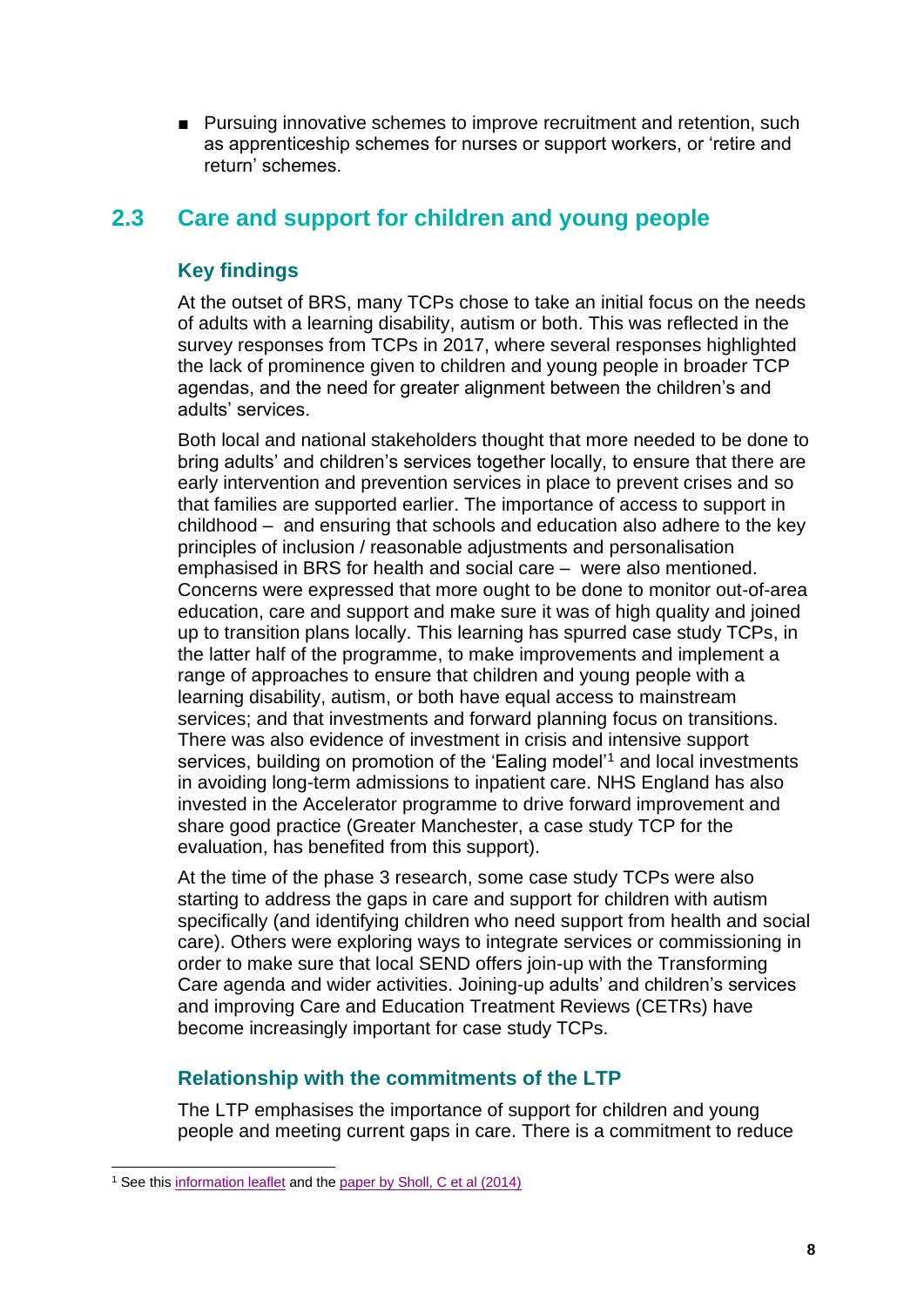waiting times and the Implementation Framework requires local systems, as part of their system-wide plans, to develop local offers on SEND and autism for young people and their families. This is coupled with national investment in keyworkers to support children and young people who are in mental health inpatient units. Further investment will be made available to local systems to roll out this service more widely in the coming years.

Work will also take place as part of the national support offer to review CETR policies, while the Learning Disability Improvement Standards aim to ensure that Trusts comply with the national policies and requirements for conducting effective CETRs.

#### **Commitments in the LTP (normal text) and Implementation Framework (***italic***)**

- Children, young people and adults with a learning disability, autism or both, with the most complex needs, have the same rights to live fulfilling lives.
- [The NHS will] work with the Department for Education and local authorities to improve their awareness of, and support for, children and young people with learning disabilities, autism or both.
- Over the next three years, autism diagnosis will be included alongside work with children and young people's mental health services to test and implement the most effective ways to reduce waiting times for specialist services.
- By 2023/24 children and young people with a learning disability, autism or both with the most complex needs will have a designated keyworker.
- For children and young people, no more than 12 to 15 children with a learning disability, autism or both per million, will be cared for in an inpatient services.
- [The NHS] will work with the CQC to implement recommendations on restricting the use of seclusion, long-term segregation and restraint for all patients in inpatient settings, particularly for children and young people.

#### **Local approaches**

The evaluation found several examples of work where progress had been made to address the care and support needs of children and young people. These included:

- Strategies for children and young people's wellbeing that are inclusive of the needs of those with a learning disability, autism, or both – this is the focus of Greater Manchester's Accelerator programme;
- Investments in co-production, so that children and young people are engaged in shaping those supports and outcomes that matter most to them – in Dorset this was funded by the local authority;
- There were an increasing number of new community services set-up to provide support and training for families and early intervention, together with commissioning of crisis services (as in Surrey), as well as short breaks services and therapeutic support for young people and their families to avoid admissions.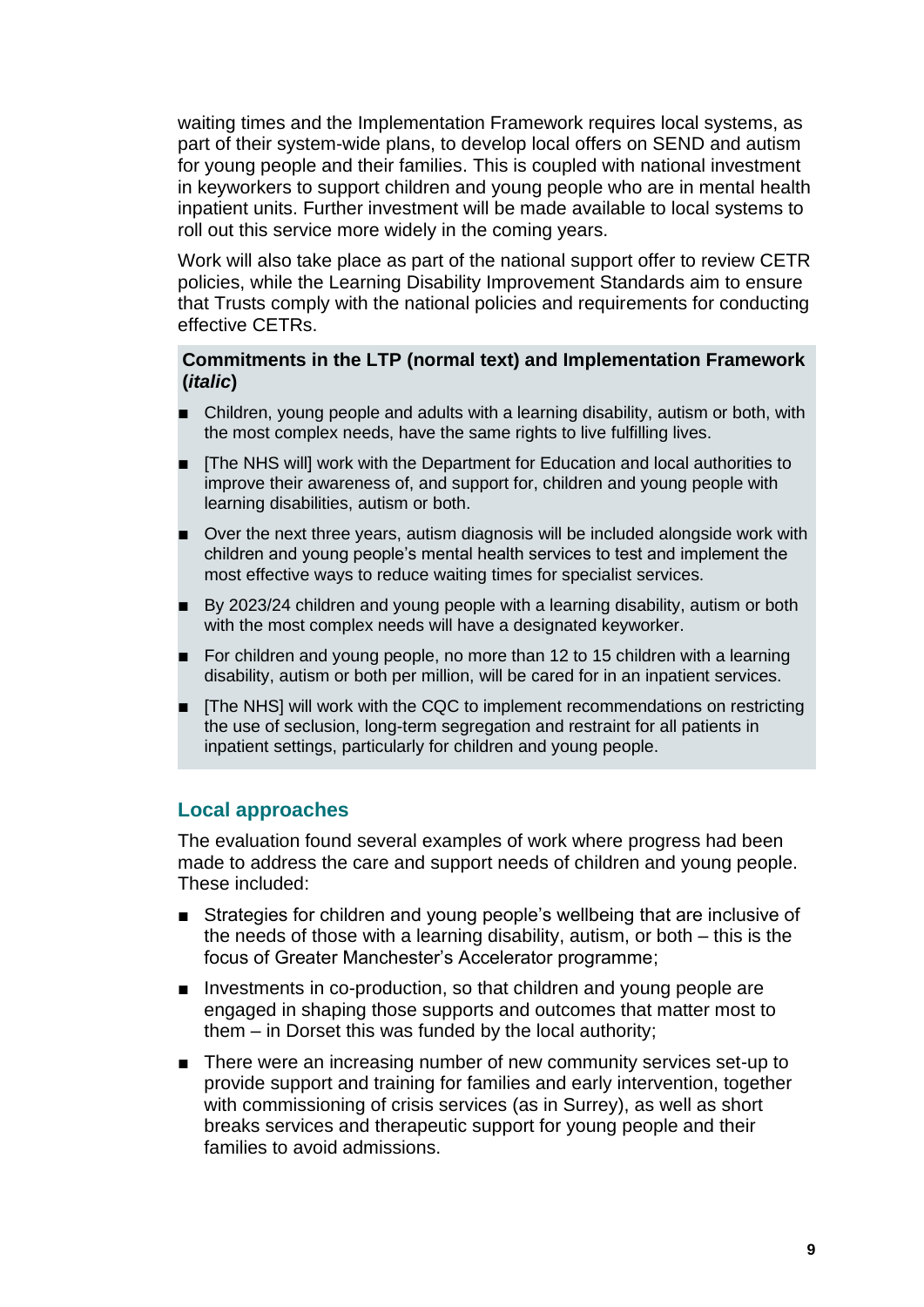Some case study TCPs were also aiming to move towards a more 'all-age' approach to commissioning strategy that plans around the needs of the whole population from childhood to old age. This would enable them to potentially overcome longstanding issues about linking up children's and adult services.

## <span id="page-12-0"></span>**2.4 Housing**

## **Key findings**

Developing strategic housing plans that meet the needs of people and families has been a key area of focus for TCPs, but also an important challenge. It was an area where many NHS (CCG) commissioners had to upskill rapidly as, typically, many TCP NHS stakeholders lacked specific expertise in commissioning housing as part of personalised care and support. In the evaluation's initial case study visits and the survey, relatively few respondents thought that the TCP had yet made a difference. NHS stakeholders felt that influencing the decisions made predominantly by local authorities and housing providers was difficult. Access to capital funding was also identified as a central issue. In particular, stakeholders said that it was challenging to join-up various capital funding sources with differing conditions, while meeting Care Quality Commission (CQC) requirements and also working with providers to develop housing that was affordable and sufficiently personalised.

In the latter half of the programme, NHS England and the Local Government Association provided regional housing advisers to address these issues directly. They offered expertise in the development of housing plans and help with accessing capital funding, so that more TCPs could make the progress achieved by others (such as Devon) in using capital to develop new provision.

There is now widespread recognition across TCPs that housing plans need to be clearly linked to a strong understanding of population need – at the present time and in the future. This is necessary so that local system leaders can consider: which existing housing can be adapted or brought up to standard; where new developments are needed; and where there are opportunities to make an investment. Housing plans also need to take account of choice and personalisation, and the different ways in which tenancies and home ownership might be supported. Lastly, plans must take account of the local workforce and access to health and specialist services that people and families need.

Many TCPs continue to find it challenging to develop the skills needed to create personalised housing options that can be delivered on time, while at the same time doing so in a way that makes the most effective use of limited resources (money and workforce). Professionals contributing to the evaluation highlighted how working closely and sharing risk across health and social care is essential for success.

The most effective local housing plans have addressed the wider needs of all people with a learning disability, autism, or both, taking account of the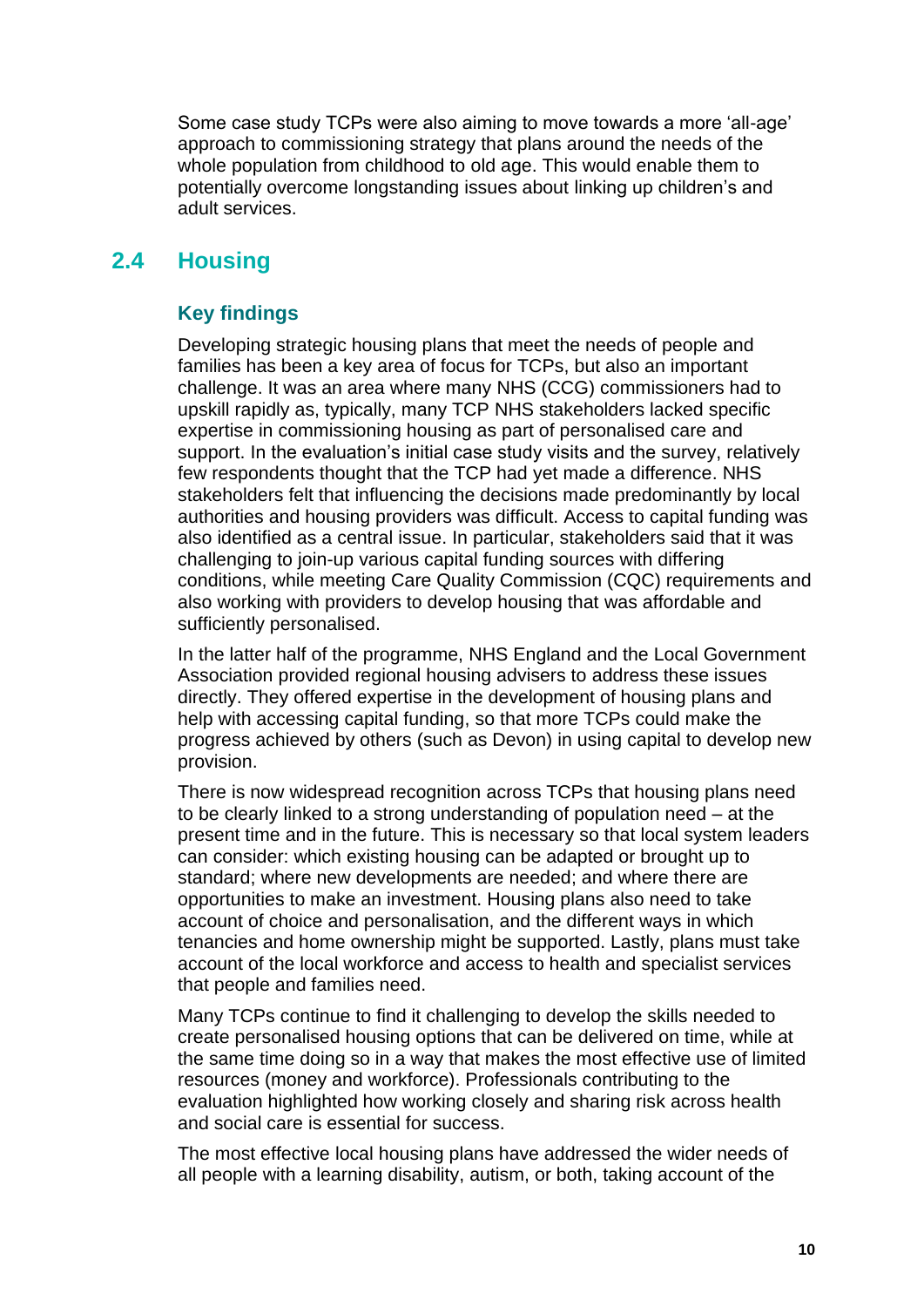future needs of children and young people for supported living; and looking at the wider investment case for homes, including all the potential sources of capital funding for different kinds of developments.

#### **Relationship with the commitments of the LTP**

The LTP Implementation Framework states that targeted funding will be available providing continued capital funding for the development of new housing options and suitable accommodation in the community.

#### **Commitments in the LTP (normal text) and Implementation Framework (***italic***)**

■ *[NHS England will] Provide capital investment for 2019/20 and 2020/21 to support the development of new housing options and suitable accommodation in the community.*

## **Local approaches**

There have been a number of examples of positive practice from which local systems can learn. These include:

- Highly integrated approaches to commissioning health and social care exemplified by Hertfordshire, where commissioning expertise has been built up and where there is strong engagement of providers in the planning around capital funds;
- Mapping exercises looking at supply and demand (as in Outer North East London or Surrey) – for example, making registers of voids (empty properties out of use) and local properties belonging to local authorities and the NHS which could be redeveloped, and mapping that to predicted local need as revealed by dynamic support registers and other sources of local information;
- Ensuring that homes are developed in a flexible way, and can be made more easily suitable for other residents when they need to be; and
- Co-producing housing plans, so that everyone involved knows how to meet the needs of different people and in a more person-centred way (for example, so that disabled young people have the same social opportunities as any other young people).

## <span id="page-13-0"></span>**2.5 Finance**

## **Key findings**

Ensuring that money can follow people as they move from inpatient care to living in the community remains a challenge for TCPs, including reaching agreement between health and social care commissioners as to how the costs of care and support in the community are met.

Many TCP stakeholders remain uncertain as to whether the true costs of care and support in the community, and the infrastructure required to support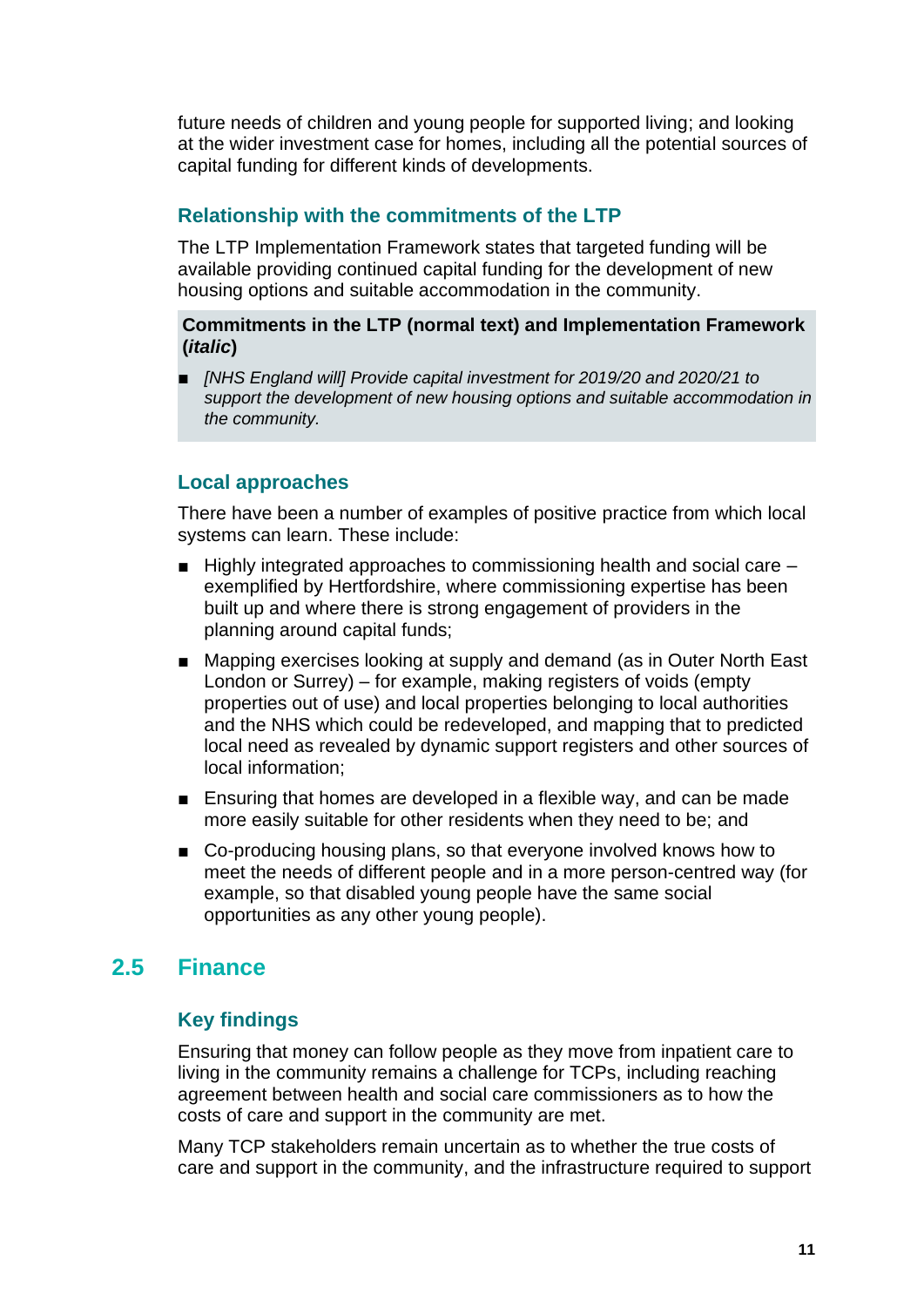it, are met by transfers from inpatient care. Some local and national stakeholders felt that transferring ring-fenced budgets to meet the costs of community provision for people leaving long-term inpatient care would be a logical progression from current policy on funding transfers.

Nevertheless, case study TCPs have been making progress in addressing the financial challenges identified by this evaluation during the first years of their operation, such as the higher costs faced by some commissioners when people are discharged from hospital to home. In some cases, local commissioners such as those in Hertfordshire were able to build on a history of joint commissioning, integrating health and social care or pooling budgets.

However, other TCPs have made slow progress with establishing more formal joint commissioning arrangements. Feedback from local and national stakeholders suggested that, in part, this is because of severe cost pressures in social care more generally (and some participating CCGs were in financial special measures, compounding the challenge). Participants reported how they were waiting for a policy steer from the forthcoming Government Green Paper on social care to help them resolve the issues relating to reaching agreement on how funding is transferred from inpatient care to new community provision, or how costs are shared between health and social care. It is notable that Greater Manchester seems to have benefited from bringing all health and social care spending together under one umbrella.

Some TCPs are beginning to look at the longer-term cost implications for sustaining services locally while managing growing demand. For example Surrey is exploring whether cost savings have arisen over the longer-term as a result of re-enablement in the community – and whether numbers of support workers for every individual can be reduced over time, following discharge.

#### **Relationship with the commitments of the LTP**

The LTP emphasises the importance of local systems working together as ICSs to plan investments in their local plans. The Implementation Framework goes on to explain that funding to deliver the improvements set out in the LTP will be provided through CCG allocations and additional service development funding, distributed to all systems, which includes agreed transfers to cover specialised services, community service investment and for TCPs. Providers may also hold budgets to develop new services and improve local care and support.

#### **Commitments in the LTP (normal text) and Implementation Framework (***italic***)**

- Drawing on learning from the New Care Models in tertiary mental health services, local providers will be able to take control of budgets to reduce avoidable admissions, enable shorter lengths of stay and end out of area placements.
- *Where appropriate, specialised mental health services and learning disability and autism services will be managed through NHS-led provider collaboratives over the next five years. NHS-led provider collaboratives will become the vehicle*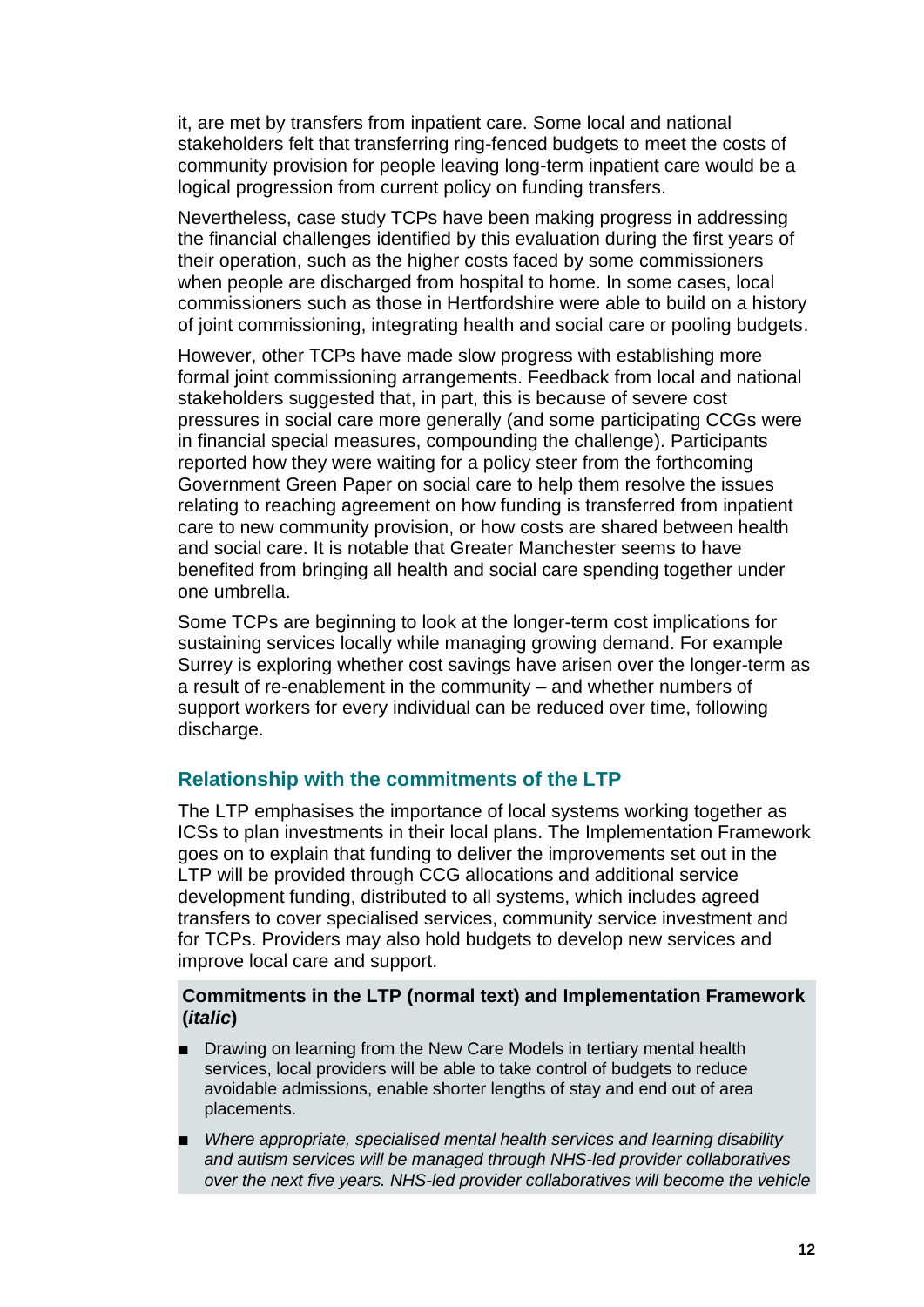*for rolling-out specialist community forensic care … NHS-led provider collaboratives will be able to reinvest savings they make on improving local services and pathways.* 

■ System investment should identify what community provision is in place for *intensive, crisis and forensic community support.* 

## **Local approaches**

Examples of work that TCPs have undertaken to enable more effective financing of care and support, and integrate health and social care funding include:

- Enabling single assessments (e.g. as in Devon) so that people are not assessed in different ways in relation to the same needs;
- Developing new ways of distributing funding between health and social care (e.g. fully integrated commissioning in Hertfordshire; or more integrated strategic commissioning in the context of Devolution in Greater Manchester, where decisions about how to spend the c£6bn total are taken at the regional level);
- Investing in prevention and early intervention, with the expectation that both health and social care will make savings; and
- Shared risk agreements or 'virtual pools' between health and social care commissioners, as in Dorset.

## <span id="page-15-0"></span>**2.6 Personalisation**

## **Key findings**

The evaluation found evidence that, over time, both commissioners and providers had focused on personalising services and improving the planning of care and support to meet individuals' needs.

However, most case study TCPs did not yet appear to have a systematic approach to promoting and using tools such as personal health budgets (PHBs) or individual life planning. Addressing this gap in the future will make more personalised care and support possible for people and families.

#### **Relationship with the commitments of the LTP**

Personalisation is a key thread running through the LTP and the Implementation Framework, as well as the Improvement Standards.

Increasing the uptake of PHBs is a key goal for national policy. The Implementation Framework states that support for local systems to implement PHBs, in line with the NHS Comprehensive Model for Personalised Care, and social prescribing will be made available. This will include a new Institute for Personalised Care and a national network to share good practice and foster collaboration.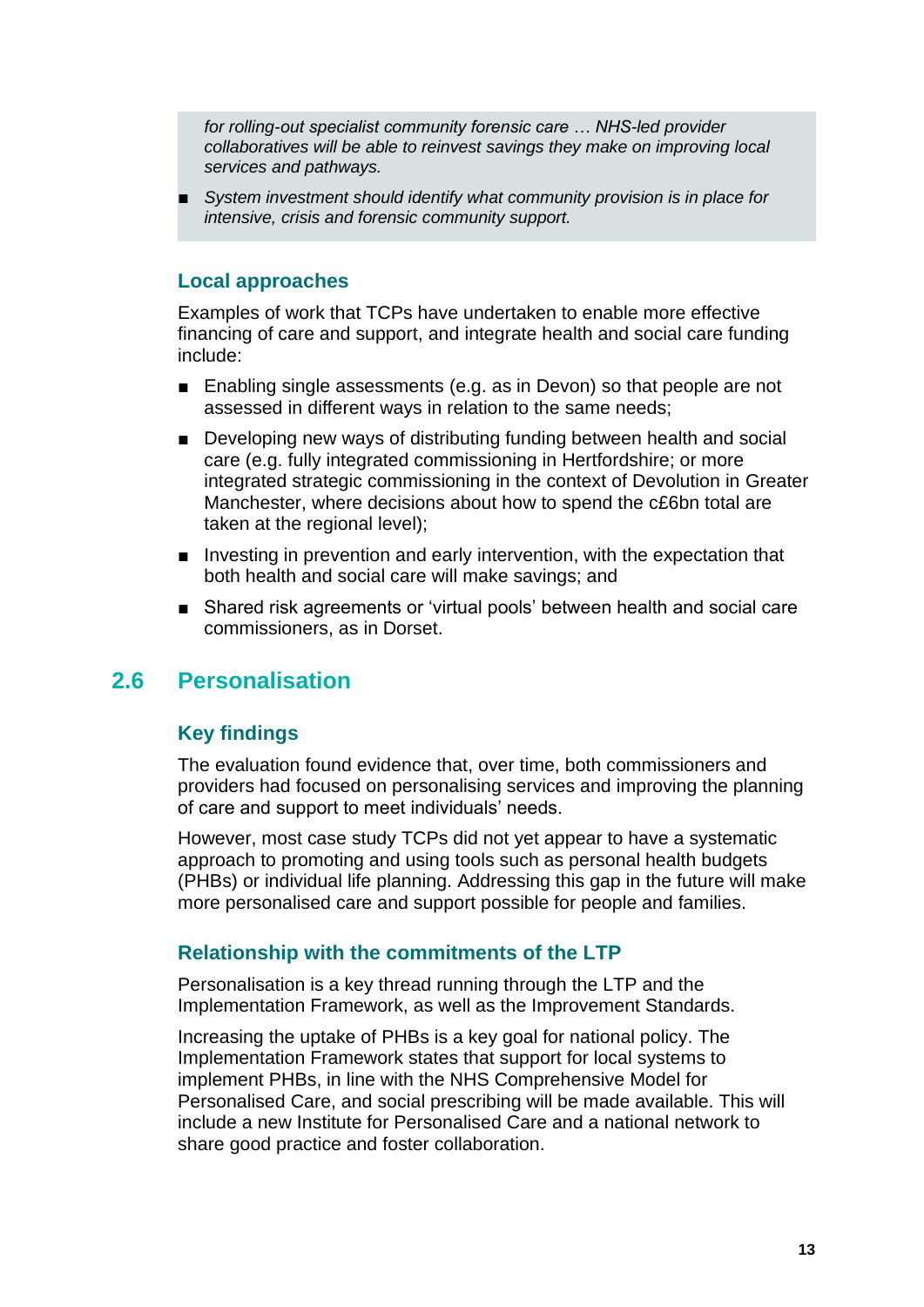#### **Commitments in the LTP (normal text) and Implementation Framework (***italic***)**

- Children, young people and adults with a learning disability, autism or both, with the most complex needs, have the same rights to live fulfilling lives.
- Where possible, people with a learning disability, autism or both will be enabled to have a Personal Health Budget (PHB).
- Systems will be expected to set out how they will use the funding available to *them to implement the six components of the NHS Comprehensive Model for Personalised Care as set out in Universal Personalised Care. Regional teams will support systems to develop local trajectories in line with the national ambition in the Long Term Plan, including their shares of social prescribing activity and personal health budget take up.*

#### **Local approaches**

Examples include:

■ Developing a more personalised approach to commissioning, where people have a genuine choice over who they live with and who supports them, underpinned by a life plan and provider involvement with the person and their family well in advance of the discharge, as seen in Devon.

## <span id="page-16-0"></span>**2.7 Co-production with people and families**

## **Key findings**

Many TCPs had made significant progress with co-production over the length of the evaluation. Nonetheless, in many cases the strongest examples were found when there was a longer history of local infrastructure and supportive system leadership, which could make sure that TCP plans were made with the active engagement of experts by experience.

There were a wide range of approaches to co-production at a strategic level: there was no common approach but there were shared key principles of: openness; the willingness to enable people and families to identify problems, set priorities and develop their own solutions; and investing in enabling people to take part (for example, by preparing agendas and questions in advance of meetings). In this way, when co-production is made an integral part of the work of the TCP, and given the time and resources necessary, care and support is more likely to be developed as set out in Building the right support.

Stakeholders emphasised that co-production can be challenging and can take time to bear fruit. However, people working in those local systems where there had been investment in co-production generally thought that they had been able to make better commissioning decisions based on a shared understanding of what was possible and achievable.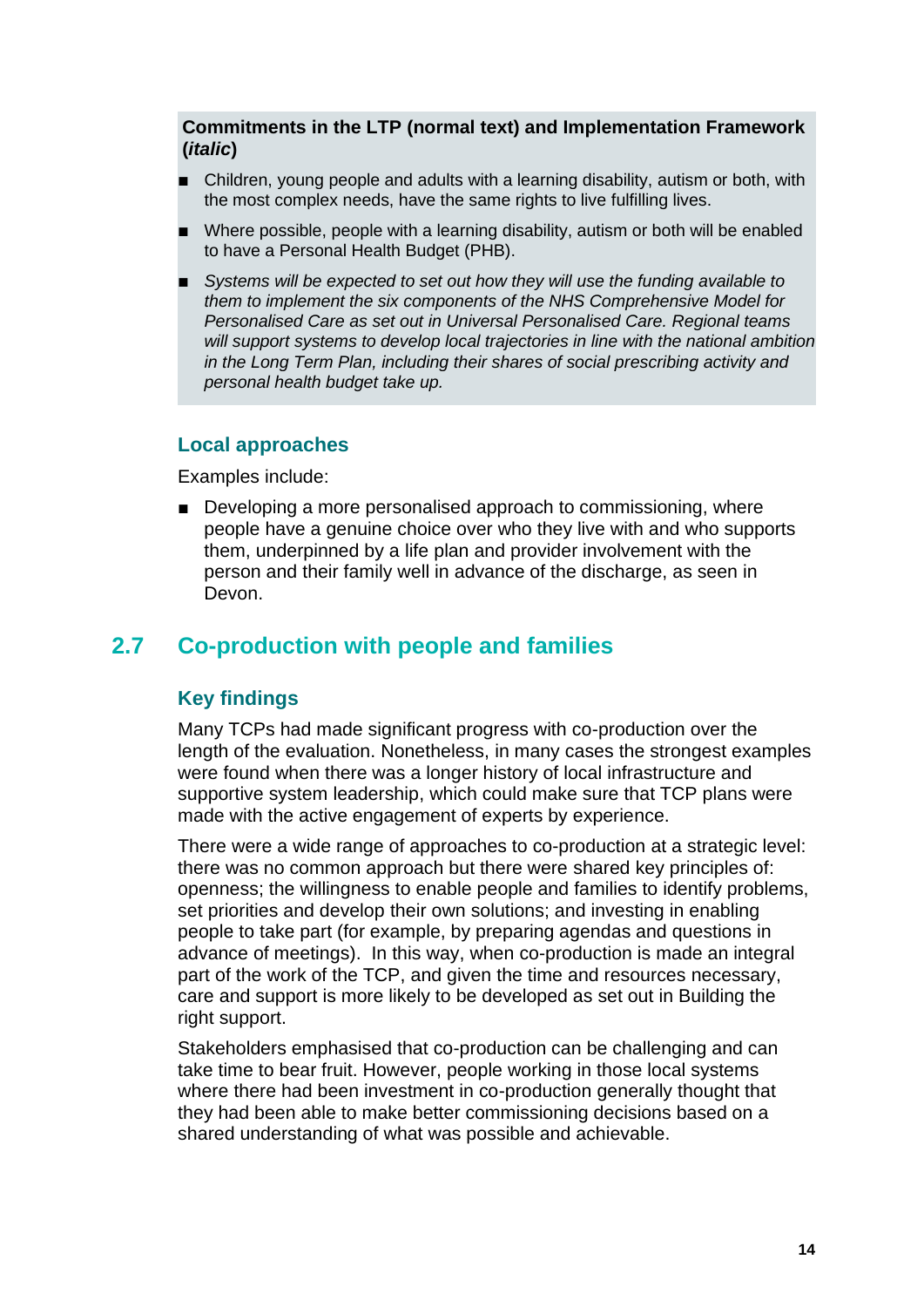## **Relationship with the commitments of the LTP**

The LTP and Implementation Framework emphasise co-production throughout, in respect of both adults and children and young people. People and families should be actively engaged in the design of new services, evaluating and checking the quality of care and support provided, and holding local providers to account with making reasonable adjustments.

The Improvement Standards make this approach even more explicit, placing a requirement on Trusts to show they engage people, families and carers in all aspects of planning and evaluating care and treatment. People with a learning disability, autism or both should be involved in staff recruitment and know if things are going wrong. Relevant services should be co-designed – from the review of services and pathways through to involvement in strategic decision making. People should also be informed of their rights throughout. Lastly, people and families should be rewarded for work they do in reviewing services or contributing to service improvement.

#### **Commitments in the LTP (normal text) and Implementation Framework (***italic***)**

- *Systems should involve people with lived experience and their families in checking the quality of care, support and treatment, and set out how they will ensure all local services make reasonable adjustments for people with learning disabilities, autism or both when they need it.*
- *When drawing up plans, systems can draw on the Ask Listen Do Framework to learn from, and improve the experiences of people with a learning disability, autism or both.*

#### **Local approaches**

Examples of work that TCPs have undertaken to enable a more co-produced approach include:

- Providing dedicated resources to fund co-production and self-advocacy groups, empowering them to take part in the design and delivery of care and support, as seen in Dorset;
- Involving people and families in the design, procurement and delivery of new services to meet gaps that they have identified e.g. a hub of expertise in autism for training professionals, or assessing potential providers on a new provider framework;
- Employing Experts by Experience to undertake a range of tasks (e.g. in Lincolnshire), from participating in CTRs to training other staff;
- Using 'family charters' or documents such as 'Things you must know about me' which help to provide ground rules for how providers work with individuals and families, or how C(E)TRs should be framed around the needs of the person and their family;
- Setting up 'confirm and challenge' groups as in Greater Manchester, or using Learning Disability Partnership Boards (LDPBs), to oversee the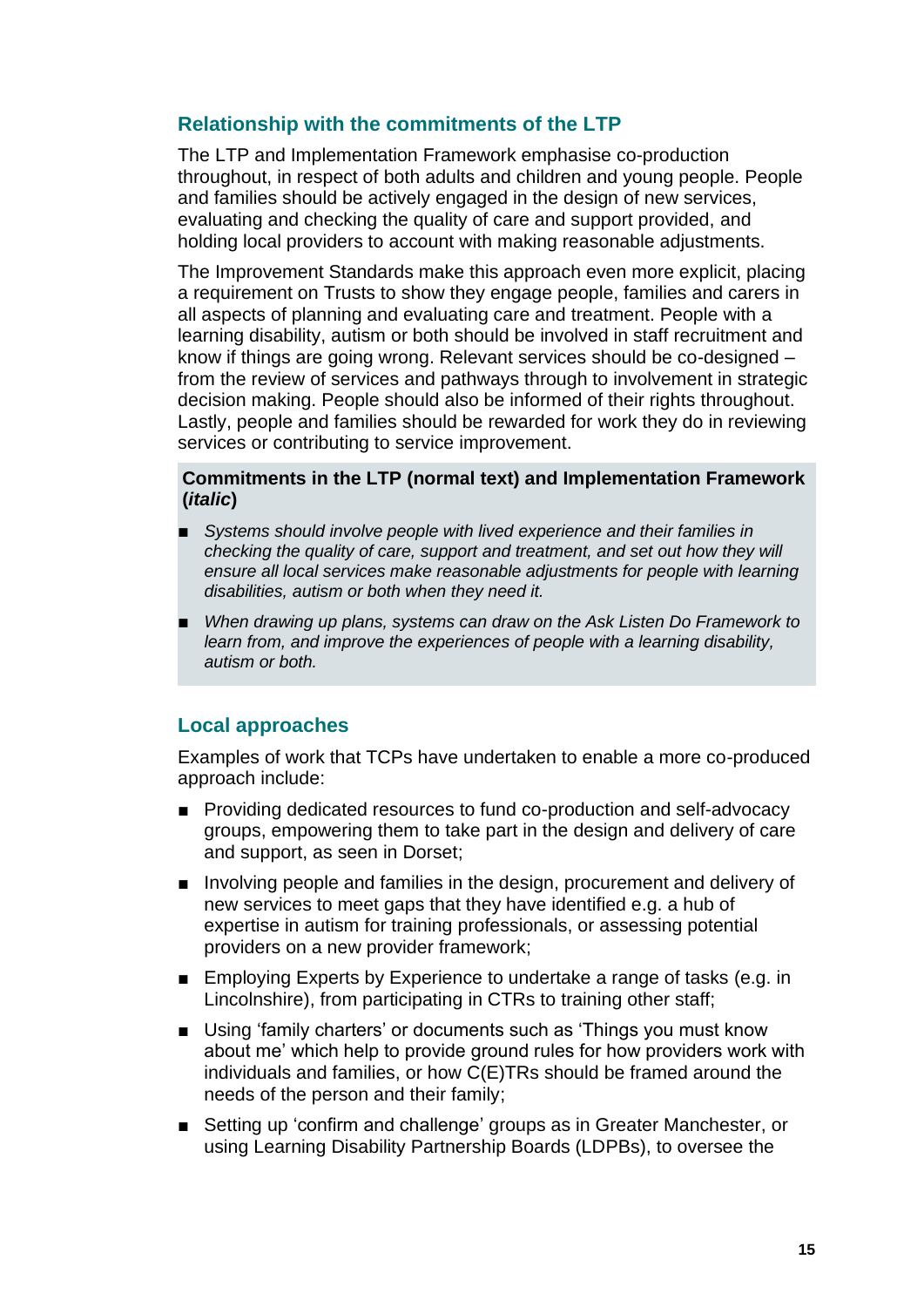development of care and support and take decisions about the agenda and priorities for future work; and

■ Setting up working groups under the TCP or LDPB umbrella to lead on different sections of the TCP plan (as seen in Dorset), where selfadvocates are integrated into a decision-making team (for example, thematic groups such as 'Being Healthy' or 'Staying Safe').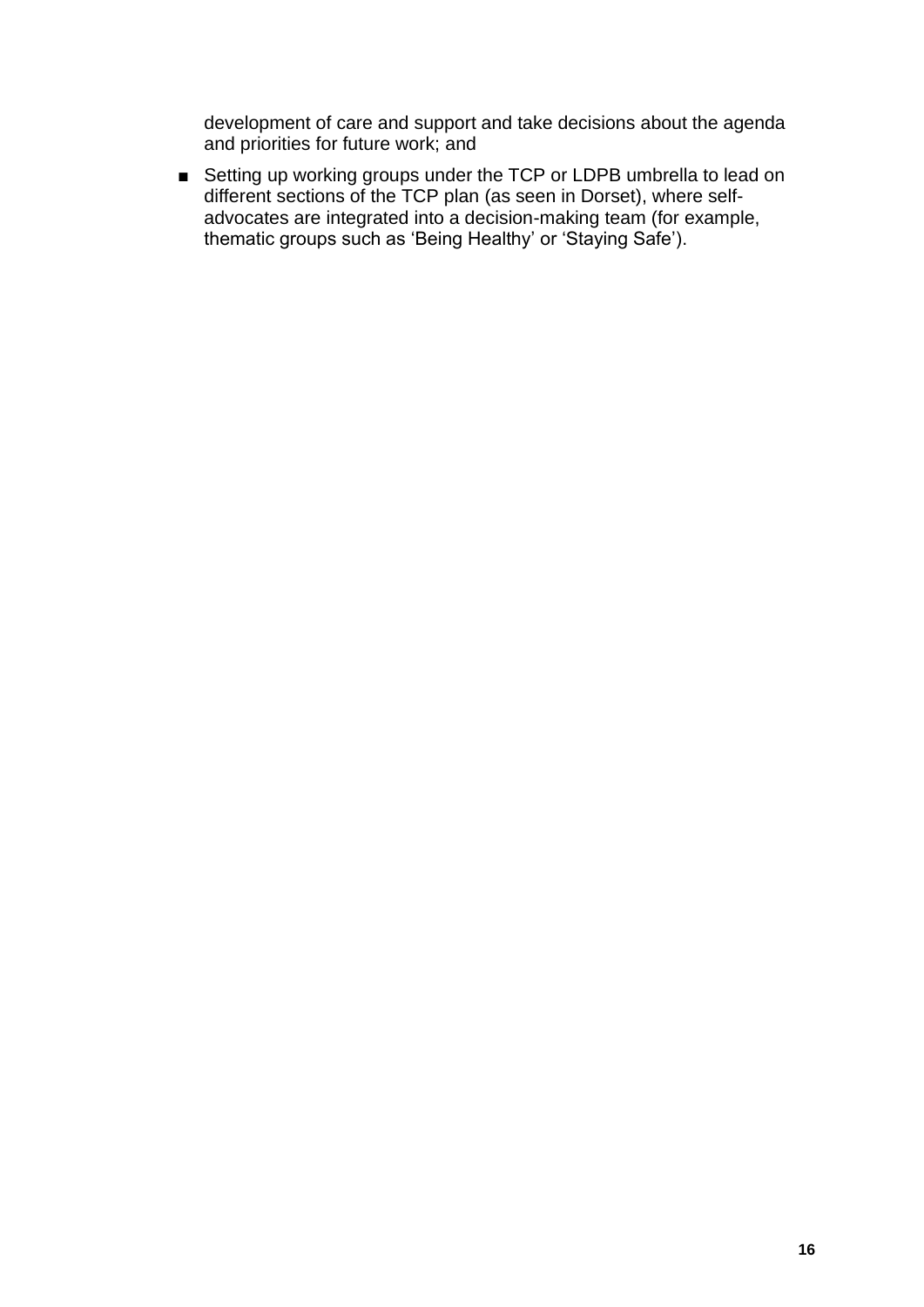## <span id="page-19-0"></span>**3 Ideas for the future**

Using the findings from the evaluation, this section provides ideas that national or local policy makers may want to consider, in the context of the LTP. The evaluation team developed these points in conjunction with expert advisors representing stakeholder organisations (including those working with people and families).

## <span id="page-19-1"></span>**3.1 Developing community provision through partnership working**

- There should be an emphasis both nationally and locally on achieving fully integrated commissioning, spanning housing and community support.
- Commissioning plans should reflect the national emphasis on personalisation, giving priority to tools such as PHBs, personal budgets, individual service funds and personalised care and support planning across the whole life course (not just when a new 'package of care' is being sought). Family carers should also be considered as part of care and support plans for people in the community.
- Local and national policy should continue to focus on commissioner skills so that they are able to employ creativity in their approaches to meeting local need, rather than simply purely procure services for individuals. Retaining commissioners who can develop a specialism in this area is also important.
- Commissioners should improve collaboration with (and among) key providers that deliver, or might be able to deliver, care for people so that the whole system is able to support them better. There should be a clear expectation that providers are engaged and involved locally: they need to know the 'pipeline' for future demand so that they can plan; they also need to be able to have open discussions with commissioners about varying care and support when needs change.
- Frameworks for buying care and support locally should be able to facilitate the use of personal health budgets, and allow for higher rates to be paid for supporting people with complex needs that reflect the greater experience required.
- Setting and monitoring quality standards for community support should be a priority for local partners; these should be co-produced and led by people and families. The focus on quality should also include the analysis of outcomes from C(E)TRs, so that a comprehensive understanding of this feeds into future service planning.
- At a national level, quality standards ought to be established for commissioning (similar to the national Learning Disability Improvement Standards for Trusts); and further investment in provider development should be encouraged to spur innovation and meet some of the gaps reported locally.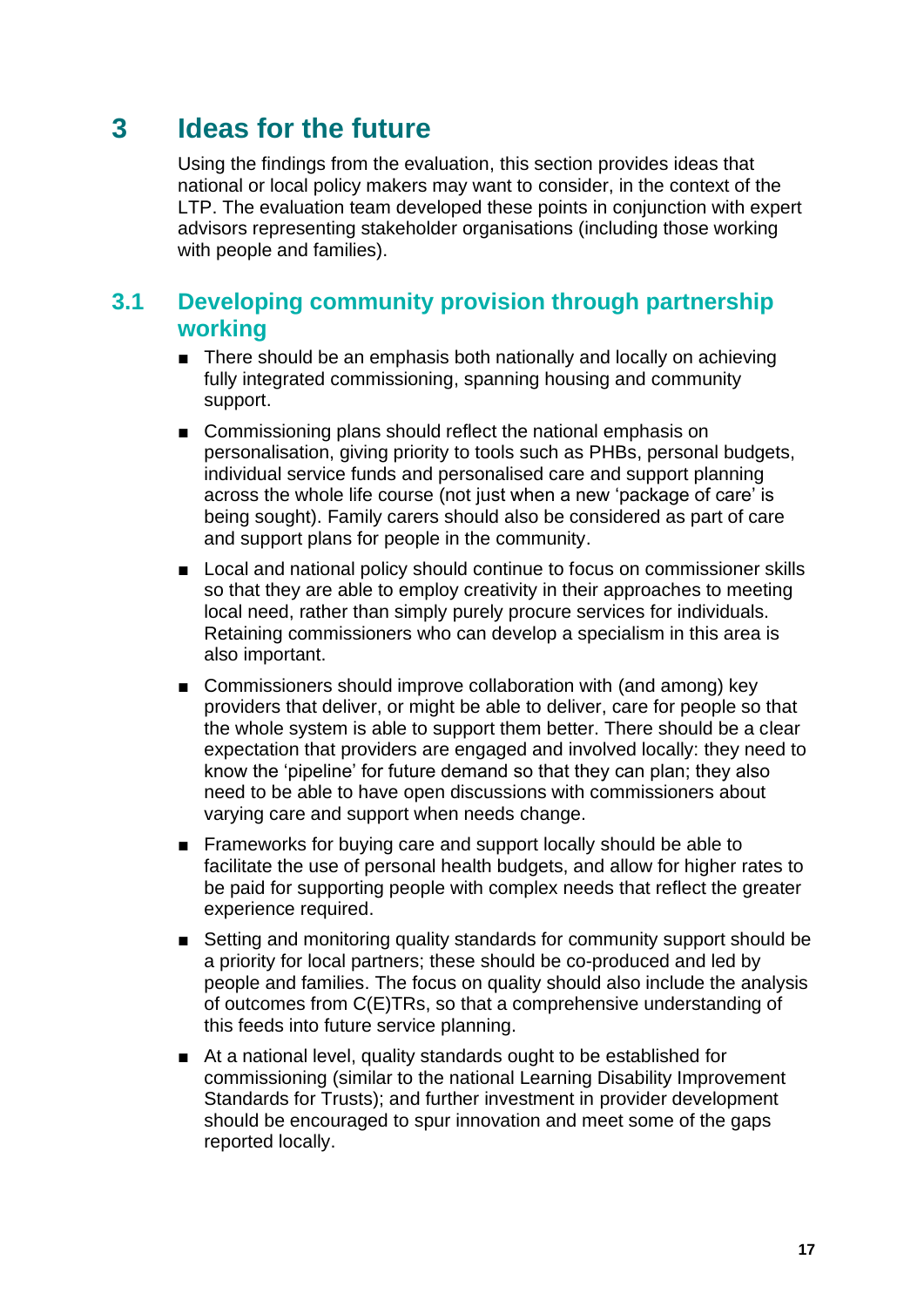## <span id="page-20-0"></span>**3.2 Developing the workforce in the community**

- There is a clear need for workforce strategies and implementation planning (nationally and locally) that include social care as well as health. Building on the Learning Disability Improvement Standards, a workforce strategy should clearly define what multiagency professionals and capacity per population are required for learning disability / autism teams and support teams working in the community.
- A system-wide approach to tackling the challenges in the social care workforce is required. This includes ensuring that career progression opportunities are available to tackle recruitment and retention issues in social care; and that social care apprenticeships include specialist learning disability and autism options, as requested by employers.
- Ensuring that providers have access to a wide range of relevant training is also central to achieving the more mature provider market that is required in each local system by the LTP, to deliver effective care and support for people with the most complex needs. This will require continued investment.
- Mandatory learning disability and autism training should be implemented in every local system as soon as is practical, so that all NHS and social care staff nationwide see this as a core skill – in line with the key aims of the LTP.
- Lastly, workforce strategies, both nationally and locally, should also emphasise that relevant training should also be made available to families and carers. Evidence from the case studies shows that where families and carers are better able to advocate for their own needs and where they are supported to be at the centre of a person's support network, crises and breakdowns can be avoided or better managed.

## <span id="page-20-1"></span>**3.3 Care and support for children and young people**

- The emphasis in the LTP on children and young people confirms the importance of early support and intervention so that exclusions from school, crisis points and admissions do not constitute a threshold for intervention.
- Further integration of education, health and social care services for children and young people with learning disabilities or autism is required – and areas must increase the focus and incentives for inclusion and reasonable adjustments in schools, education and health services. The support offer for the LTP envisages further work between NHS England, the Department for Education and the Local Government Association to raise awareness of the needs in this area.
- Schools and families should be able to access support from intensive support teams where there is a risk of care and support breaking down, as well as accessing training as part of personalised care and support where needed (including training on PBS).
- Commissioning for children with complex needs should be improved to reduce reliance on institutions a long way from the family home – building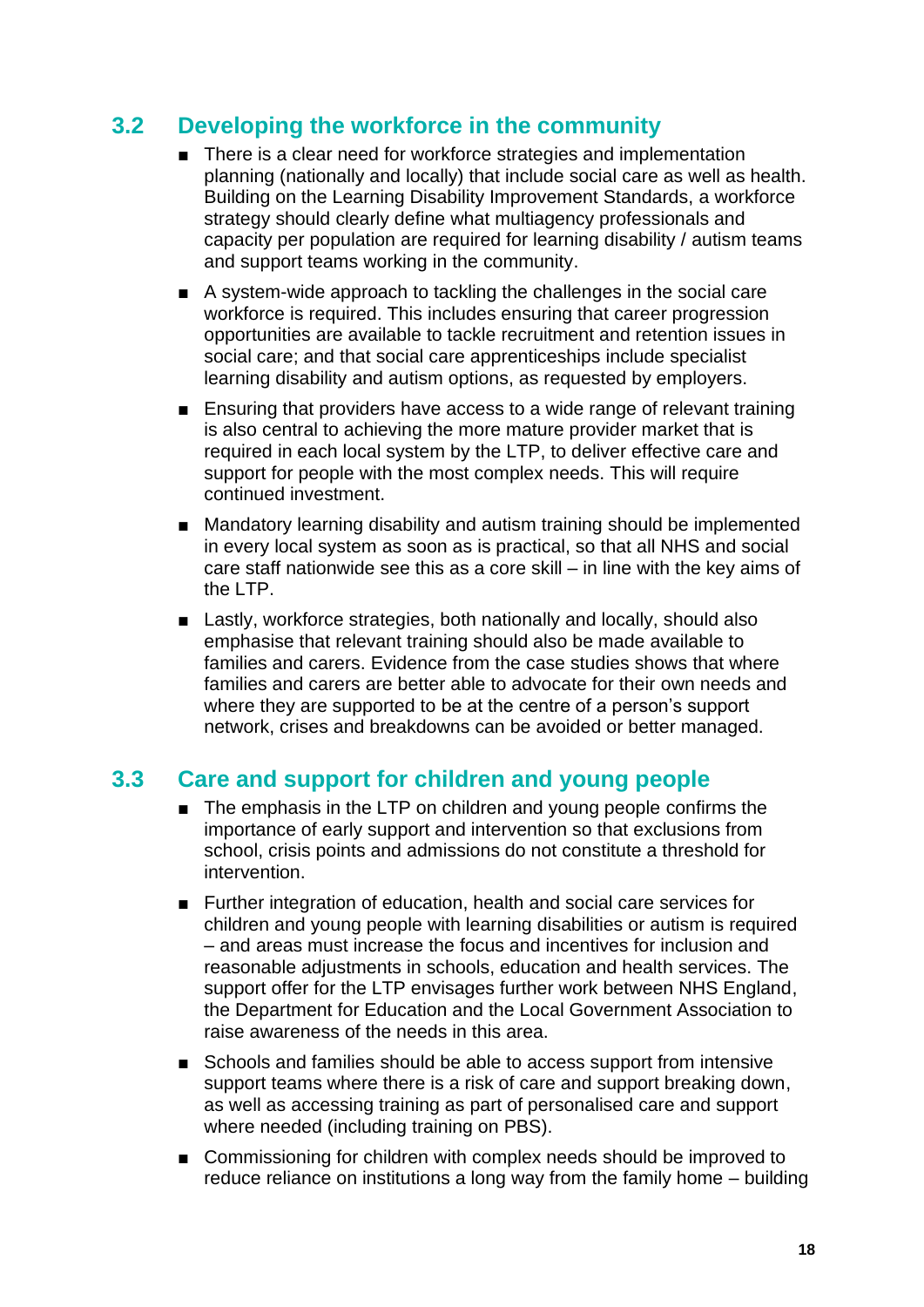on the commitment to keyworkers in the LTP to improve oversight of such provision and planning for discharge.

■ More research is needed, to establish a clear picture of future demand and therefore the investment required both nationally and locally. There is a clear sense locally from TCPs that demand is increasing and that the 'numbers are changing' – there needs to be greater understanding of the patterns and what is driving the need so the demand can be better managed.

## <span id="page-21-0"></span>**3.4 Housing**

- Capital investment should continue to be made available nationally and locally, to provide the investment needed in good local housing stock for a range of purposes – both for ongoing living, as well as care and support in a crisis to minimise inpatient admissions and delays to discharge.
- The NHS and local authorities need to work more closely together to develop more integrated approaches to commissioning housing – not only around individual developments for people with multiple needs, but looking at how the whole housing stock and planning processes more generally can consider the needs of people with a learning disability and autism.

## <span id="page-21-1"></span>**3.5 Finance**

- Drive and support at the most senior levels for further integration across the system is key, and this will be an essential feature of ICSs. It is important that joint budgets and risk sharing (around integrated commissioning) are consistently put in place; and further national direction and guidance to enable this to happen may be necessary – for example, to introduce financial incentives (and addressing the financial disincentives) to keep people in the community.
- Those who have been in an Assessment and Treatment Unit (ATU) for over a year should have a ring-fenced budget (this could be via a personal budget) for at least 2 years after discharge.
- It will be important to develop further the business case for providing the right support, in the right place at the right time compared to institutional models of care. This could form part of the strategic commissioning function envisaged in the support offer from NHSE around the implementation of the LTP.

## <span id="page-21-2"></span>**3.6 Personalisation**

■ The main consideration in this area is for local systems to give greater priority to personalisation and ensuring that opportunities to personalise care and support are delivered. Universal personalised care and the comprehensive model should be used to guide how care and support can be delivered in a much more person centred way.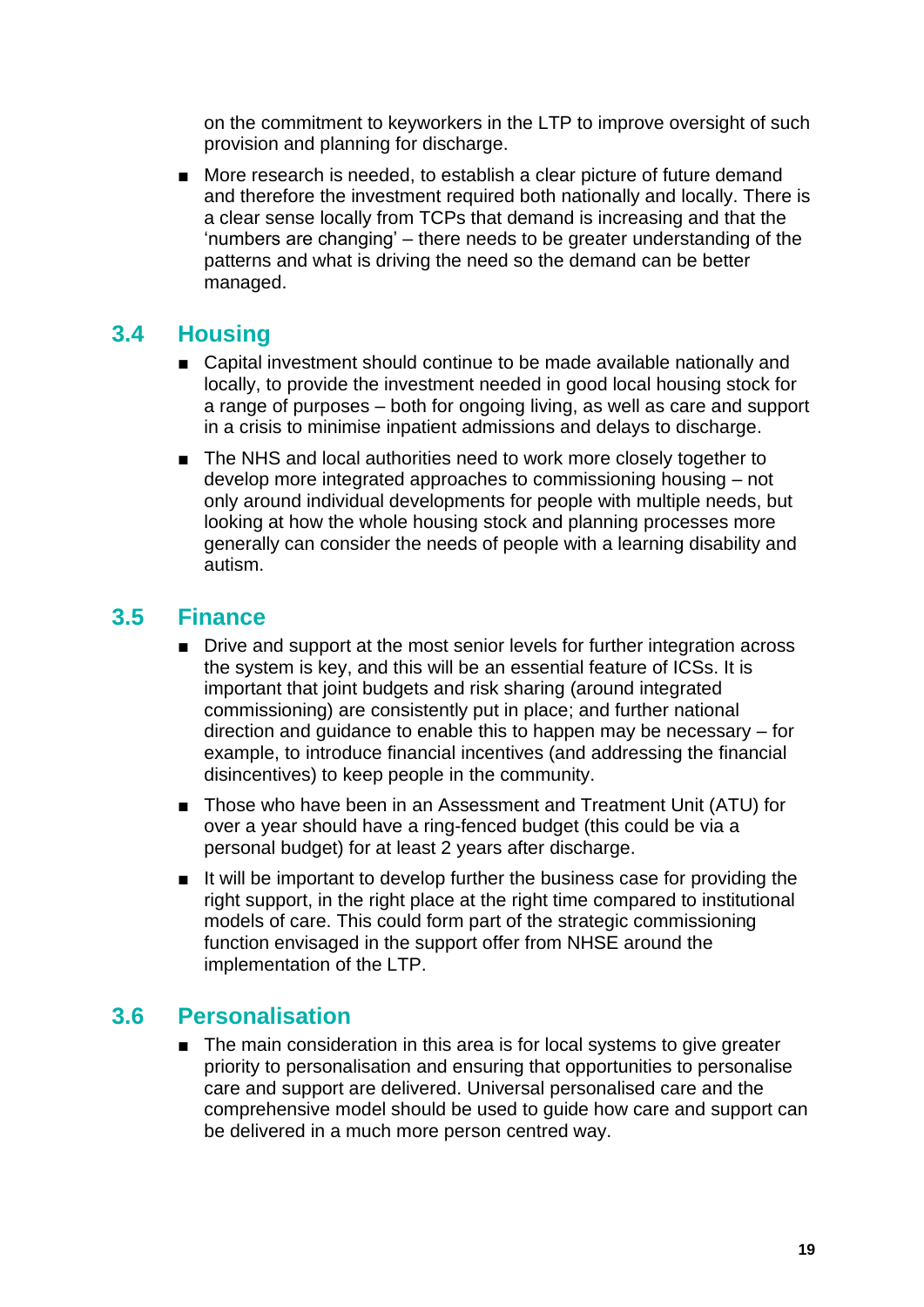## <span id="page-22-0"></span>**3.7 Co-production with people and families**

- The emphasis on the necessity for, and added value of, co-production should continue. This requires people having meaningful control of the agenda – including investment in the infrastructure for co-production; enabling people and families to set priorities and shape action locally and nationally.
- National stakeholders can help. For example, at the national level, the CQC could ensure that the experiences of people and families, and their lengths of stay, are taken into account in their inspections of inpatient care.
- The extent to which personal health budgets and personalised care and support planning help to lead to change should be assessed. More broadly, people and families must have a role in monitoring the quality of care and support via co-production and co-design (see section 2.7) to drive a focus on system-wide personalisation.

## <span id="page-22-1"></span>**3.8 Cross-cutting considerations**

The following are ideas for action that should be taken across Government:

- NHS England should publish an action plan in response to the ideas outlined in this section (as a 'You said, We did…' document).
- The Social Care green paper that sets out social care reform and better integration of health and social care funding must be published in 2019.
- Cross-department working must improve, to ensure that strategic ownership of the national programme includes all relevant parties (e.g. DfE, DHSC, NHSE, ADASS, LGA, HEE, S4C). The focus should be on getting a more consistent policy approach to making reasonable adjustments and taking action to ensure children with a learning disability and autism are supported from early childhood.
- Those overseeing ICSs should ensure that they make learning disability and autism a clear priority. As the evaluation showed, TCP-type structures are important for oversight and joint planning; and with their multi-agency membership the new ICSs can, and should, be setting goals that will help with the wider social context for improving the rights (and health) of people with a learning disability and autism, for example setting goals and accountability for supporting people with a learning disability into employment.
- Carry out further study and invest in exploring what savings accrue across education, health and social care over the longer-term following through investments in community provision and prevention.
- Continue to ensure that local authorities and social care are driving the shared agenda as much as NHS. This is important not just for buy-in but, crucially, achieving long-term results.